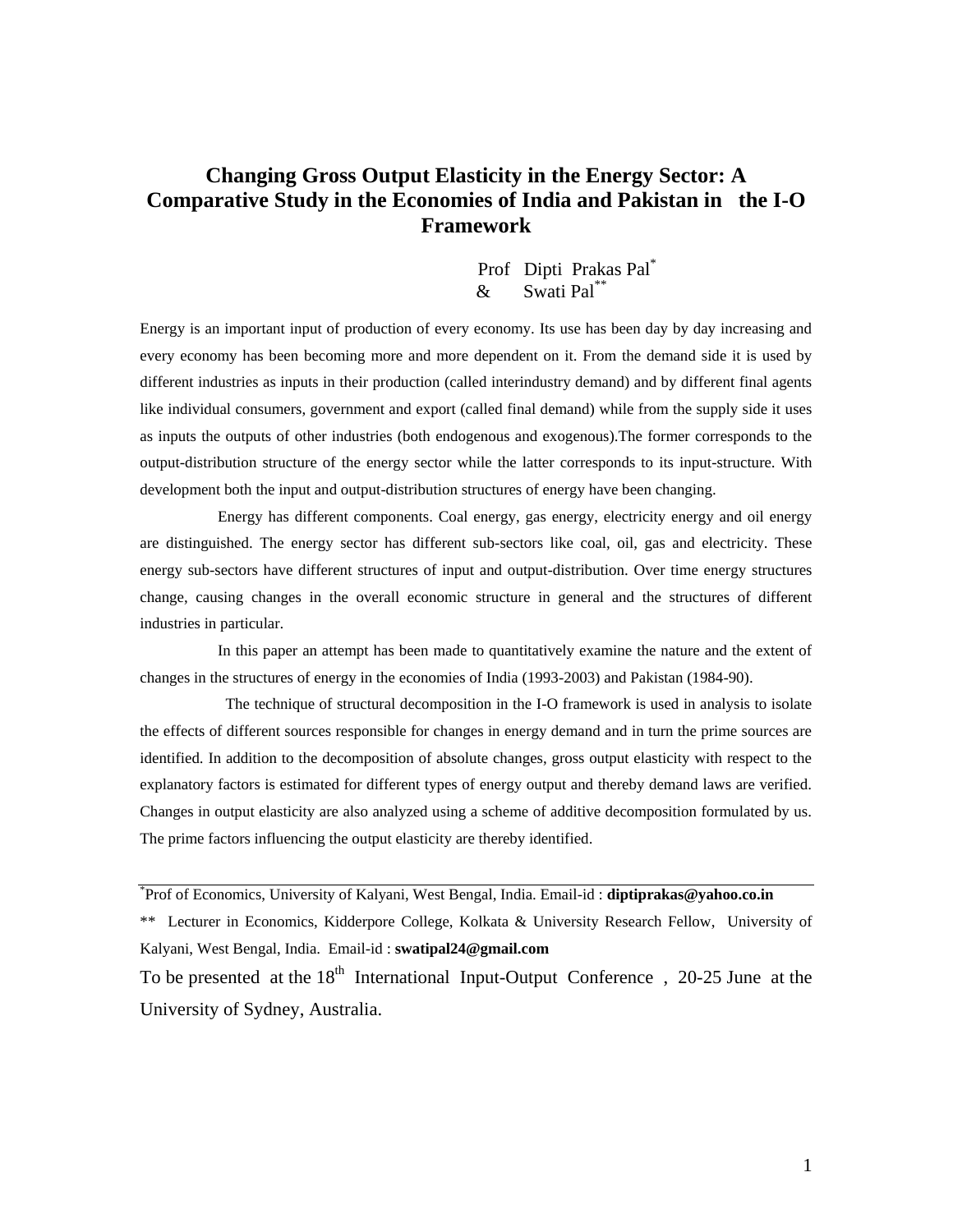# **Changing Gross Output Elasticity in the Energy Sector: A Comparative Study in the Economies of India and Pakistan in the I-O Framework**

Dipti Prakas Pal\*& Swati Pal\*\*

Production is dependent upon the local situation prevailing in the economy on the one hand and the external situation outside the economy on the other. So whenever changes take place either in the local situation and/or in the external situation , the economy's gross outputs change. In the framework of I-O analysis, demand for gross output of a sector has two main components: (a) interindustry demand (demand for output by different sectors as inputs) and (b) final demand (demand by final consumers like domestic consumers and foreign consumers). On the supply side , gross output has also two components : (a)inter-industry input supply and (b) value added . With changes in different components of demand for output, gross output changes . Also changes in value added and inter-industry input supply cause variations in gross output. The nature of changes in gross output is measured by gross output elasticity which is defined as the ratio between the percentage changes in gross output and final demand/value added.

 Time changes and variation also takes place in output elasticity. However, changes in elasticity differ from sector to sector and from economy to economy. Whenever demand patterns change, sectors do not respond equally. Some sectors may change more while some sectors may display little changes .This is reflected in the value of output elasticity. Sectors will have different elasticity values. Obviously, changes in elasticity across sectors will not be uniform in both magnitude and sign. While in some sectors change in elasticity is positive and massive, for some other sectors changes are negative, either massive or small.

 Since changes in output elasticity are dependent upon the changes in the components of final demand on the one hand and changes in gross output consequent

------------------------------------------------------------------------------------------------

\*Prof of Economics, University of Kalyani, West Bengal, India. Email:diptiprakas@yahoo.co.in

\*\* Lecturer in Economics, Kidderpore College, Kolkata & University Research Fellow, University of Kalyani, West Bengal, India. E-mail: swatipal24@gmail.com.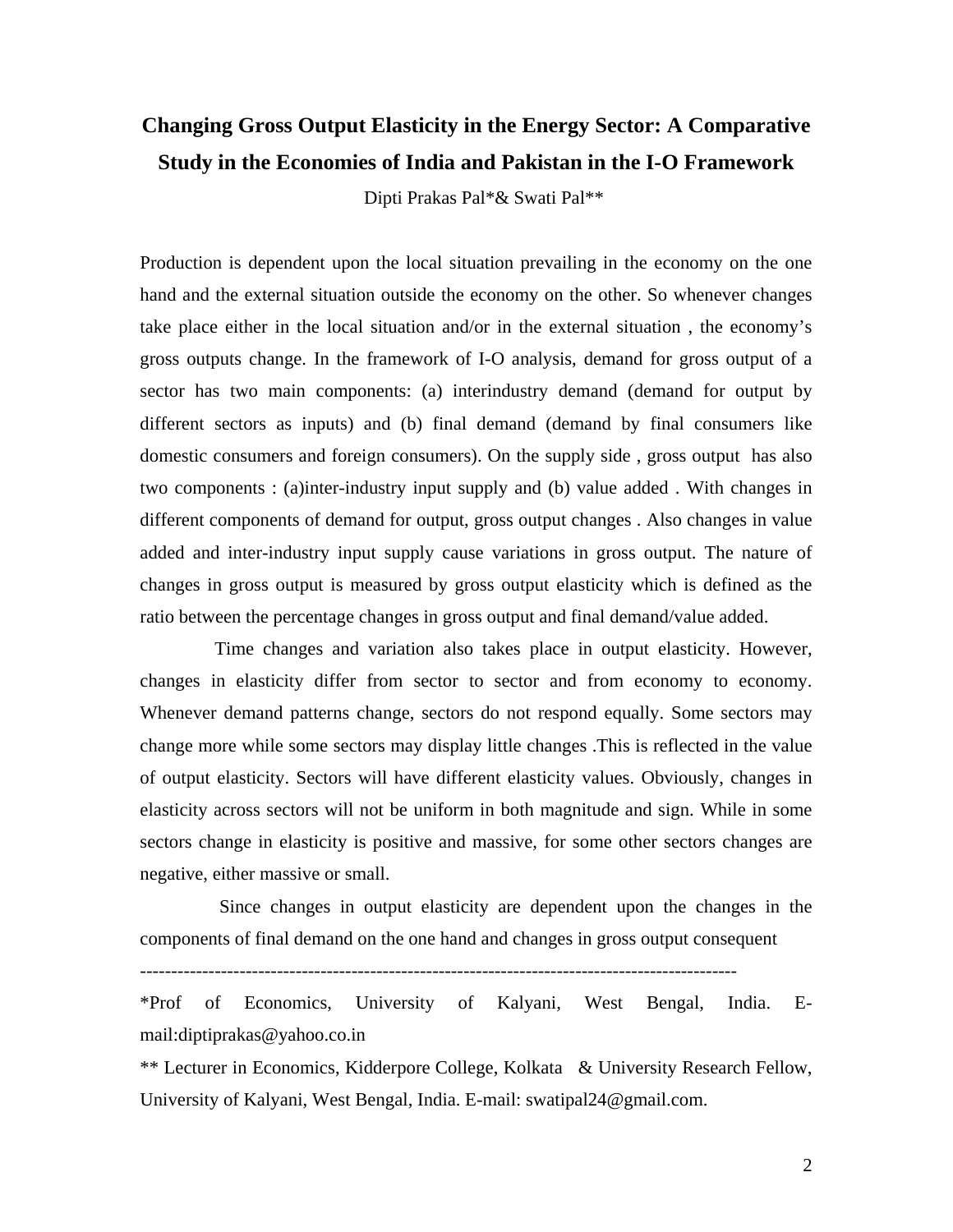upon the changes in production technology on the other, it is of interest to isolate the contributions of the factors generating changes in output elasticity. This necessitates the Structural Decomposition Analysis(SDA) which was first performed by Chennery and Watanabe( 1958). Subsequently, SDA is reformulated in alternative directions by researchers like Pal(1981,1986), Cella (1984), Forssell(1988a,1988b), Skolka(1989), Barker (1990), Rose and Casler (1996), Dietzenbacher and Los (1998), Chakraborty and Mukhopadhyay (2005), Chakraborty(2007) etc. **Those studies mainly concentrate on the decomposition of changes in gross outputs of the sectors during a specified period. But decomposition of changes in gross output elasticity has not so far been performed.**

 Energy is viewed to-day as an important input for production. It has different types depending upon the sources from which it is generated. Energy outputs of different energy sectors change differently depending upon the different mode of changes in their final demand<sup>1</sup>.

 In this paper we have attempted to examine structurally the nature and the extent of changes in the output elasticity of energy sectors during the period 1993-2004 for India and during the period 1984-1990 for Pakistan. The period of study is not same for the two countries because of non-availability of data, inter country comparison is hence to be considered with care and caution. **SDA analysis has been performed for the energy sector in India by researchers like Chakraborty & Mukhopadhyay (2005), Chakraborty(2007) . But the issue of decomposition of output elasticity has not been discussed . The comparative study in the economies of India and Pakistan has also not yet been performed.** These issues have been dealt with in this paper.

 <sup>1.</sup> Demand side SDA is performed in this paper. Supply side SDA estimates are not presented.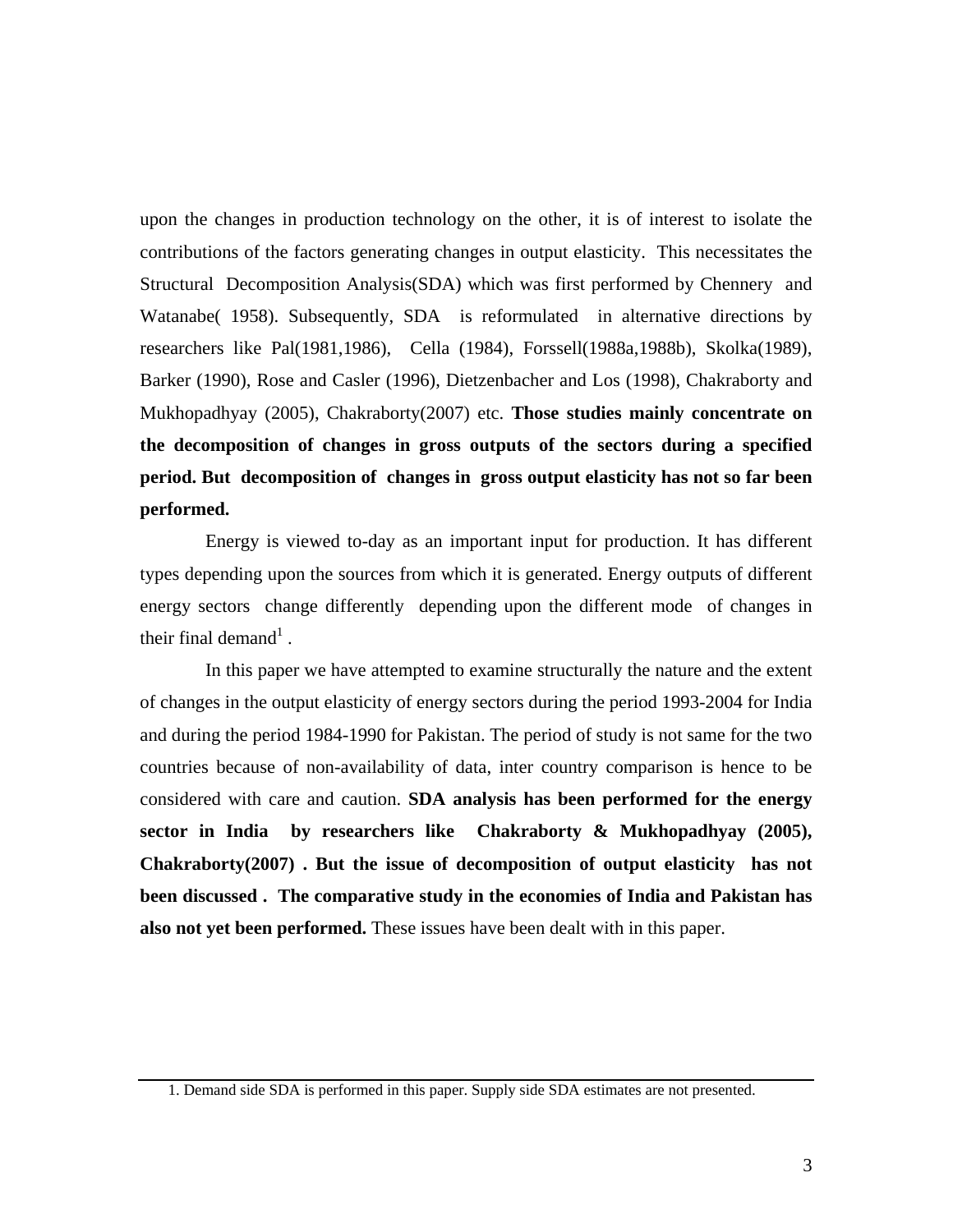We have considered four (4) types of energy output generated by four energy sectors like coal, crude petroleum & natural gas, electricity & water works and gas supply. Five nonenergy sectors are considered. These are agriculture, industrial, transport, commercial and construction. The interrelationships of the energy sectors(4) with these non- energy sectors are also accounted for towards measuring the changes in output elasticity. A scheme of structural decomposition is formulated by means of which the contributions of the stipulated factors to the changes in output-elasticity are measured

 In the **first section**, the methodology is described and the estimates are analysed in the **second section**. The **third section** describes scheme of the decomposition of changes in output elasticity .The concluding remarks are presented in the **fourth section.**

## **Section 1. Methodology**

The Leontief Input-Output model can be written as

x = Ax + c …………….. (1) where x: n-element gross output vector(column)

A= (aij): input coefficient matrix; i,j =1,2 ................n;

c: n-element final demand vector(column)

Equation (1) gives the solution

 x = B-1 c ………….(2) where B = (I-A) : Leontief matrix,  $B^{-1}$  $B^{-1}=(b_{ii})$ : Leontief inverse matrix, and c : final demand vector.

Clearly,  $A \ge 0$ ,  $B^{-1} > 0$  and  $c > 0$ .

Given the final demand (c), the model determines the amounts of gross -output the different industries will produce. Thus it is a demand driven model. Given the production technology, final demand determines the gross output level x. Gross output is determined by final demand.

The degree of responsiveness of gross outputs of different industries to changes in final demand for different output or how gross output responds to changes in final demand can be explained by the concept of elasticity of gross output. Define

$$
E_{ij} = (dx_i/dc_j).(c_j/x_i)
$$
  
=  $b_{ij} (c_j/x_i)$ ;  $i,j = 1, 2, ........., m$ ; since  $dx_i/dc_j = b_{ij}$ .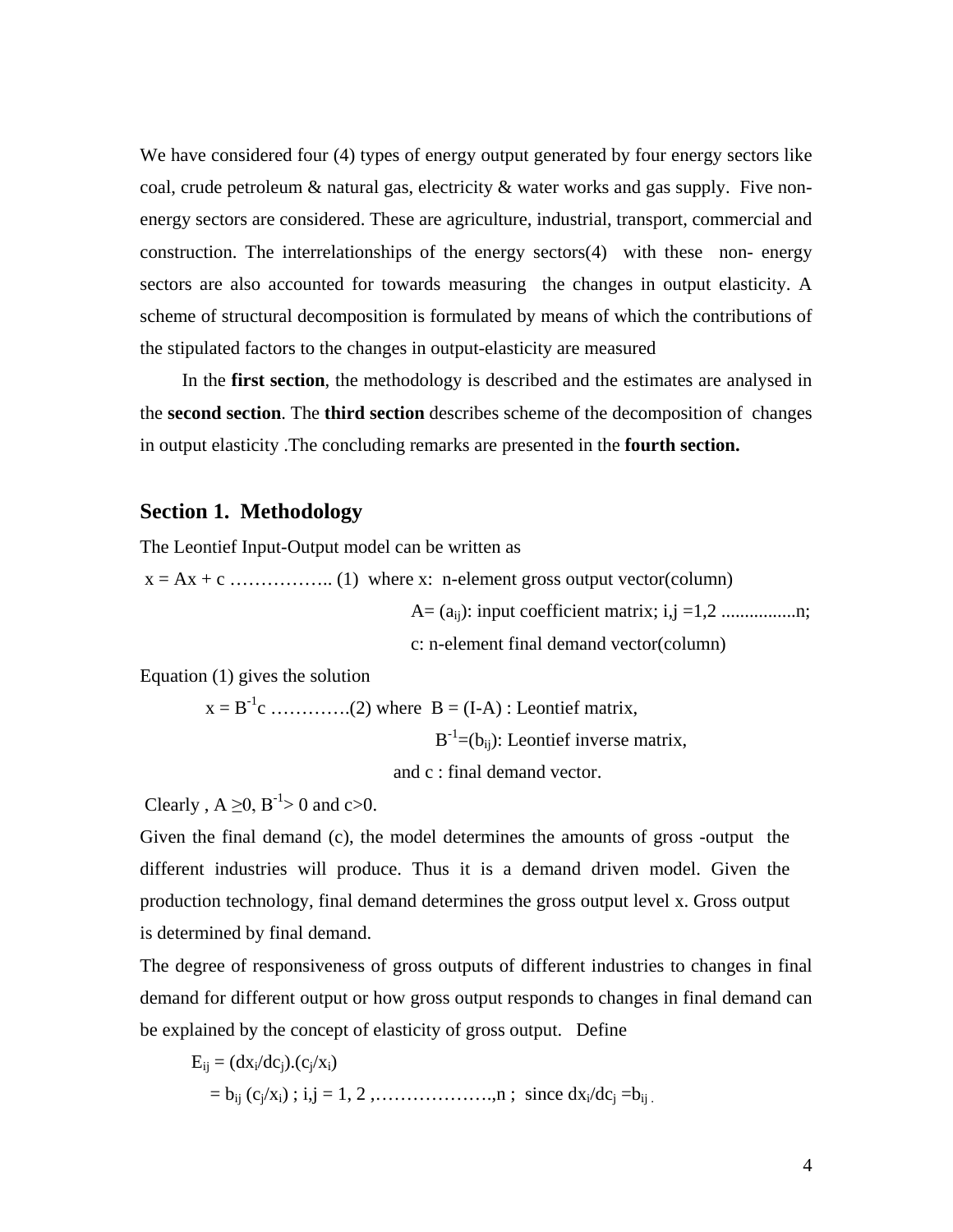This is elasticity of gross output of the  $i<sup>th</sup>$  sector with respect to the final demand for the output of the  $i<sup>th</sup>$  sector.

The elasticity matrix of gross output with respect to final demand is

 $E=(x^{\wedge})^{-1} B^{-1} \hat{c}$  ……………...(1) where  $x^{\wedge}$  = diag( $x_1, x_2, \ldots, x_n$ ),  $B^{-1}$  is Leontief inverse and  $\hat{c} = diag(c_1, c_2, \dots, c_n).$ 

E  $\geq$ 0 since B<sup>-1</sup> >0, x >0 and c $\geq$ 0.

E has three components:  $(x^{\wedge})^{-1}$ ,  $B^{-1}$  and ĉ. Changes in any of these components will cause changes in E. These changes can be measured using continuous analysis or comparative static analysis.

The (i,j) element of E is Eij = (bijcj)/xi …………………………………….(2)

**Case 1.** In continuous analysis, we differentiate  $E_{ii}$  with respect to t and get  $dE_{ii}/dt = d(b_{ii}c_i/x_i)/dt$ 

= 
$$
[x_i d (b_{ij}c_j) / dt - (b_{ij} c_j) d (x_i) / dt] / x_i^2
$$
  
\n=  $[x_i { (c_j d (b_{ij}) / dt + b_{ij} dc_j/dt) - b_{ij} c_j dx_i/dt] / x_i^2$   
\n=  $[x_i c_j db_{ij}/dt + x_i b_{ij}dc_j/dt - b_{ij}c_j dx_i/dt] / x_i^2$ 

= (cj/xi) dbij/dt + (bij/xi)dcj/dt –((bijcj/xi) (dxi/dt)/xi ………………………(2a)

Changes in E will be determined by changes in (a)Leontief inverse matrix, (b)changes in final demand and above all (c) changes in gross output with respect to time. (2a) is a 3-component decomposition

 Technology change is reflected by the Leontief inverse matrix. Whenever technology changes, it would have an impact on the economy's output. Change in technology brings about changes in the production process. More is the improved technology, higher is the output of the economy. It may also affect the cost of production or it may change the duration of time taken for production. As a whole, the output of the economy changes due to change in technology. The effect of change in technology on the output elasticity can be termed as the technology effect. Normally, the technology effect becomes positive.

 Again, when final demand for output changes in any direction (upward/downward),to maintain the equilibrium in the economy supply must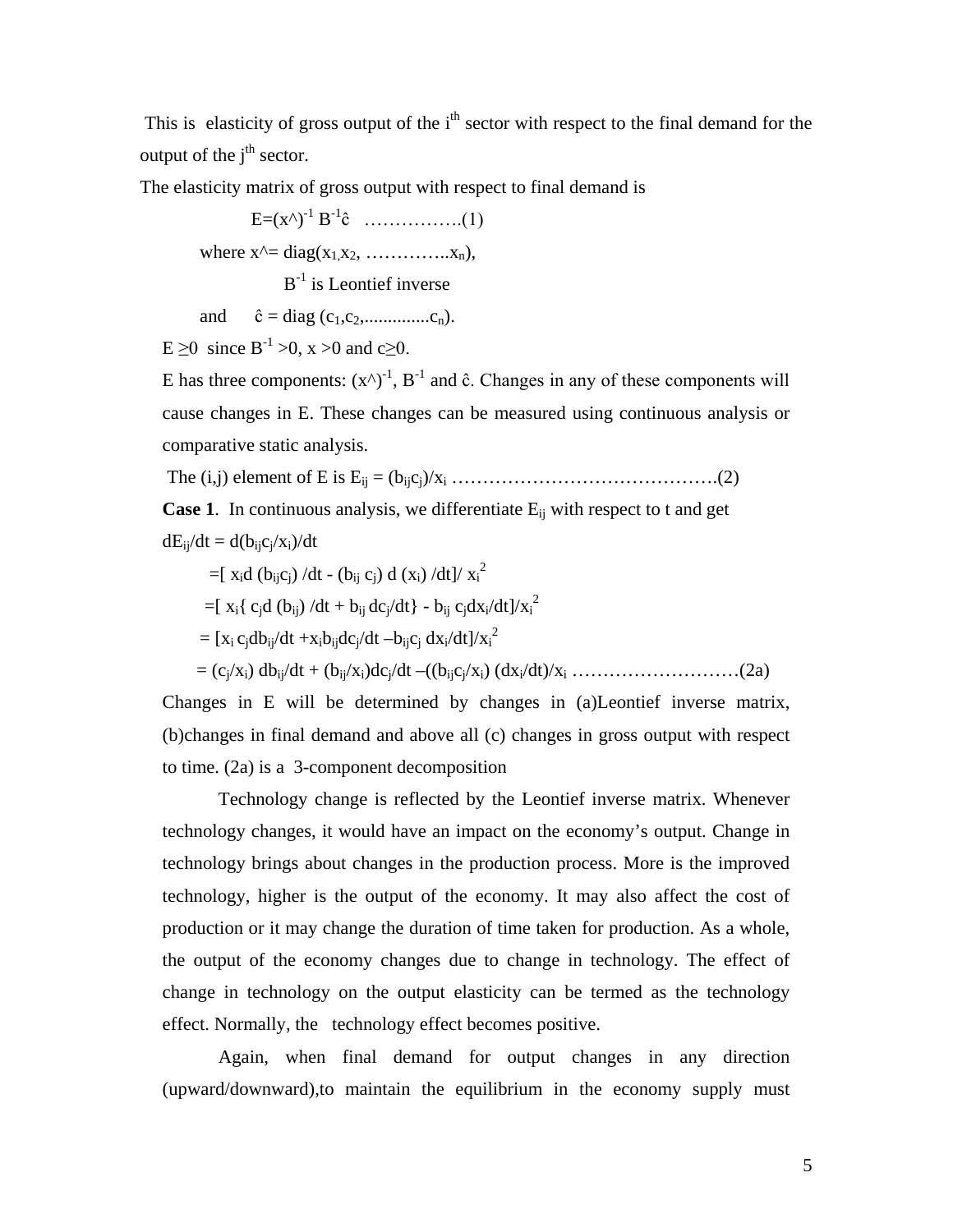change. So changes take place in the production side of the economy. The effect of final demand on the output elasticity may be termed as the demand effect. Normally, the demand effect is positive.

 Finally irrespective of technology change and demand change the volume of the output may change (either increase or decrease) within a time horizon. Volume of production changes due to change in scale. This effect of volume change on output elasticity can be termed as gross output effect or volume effect. Time changes and all these effect bring about changes in elasticity.

 **Case 2**. In comparative static analysis for two time points t and t+1 we get

 $E_t=(x^{\lambda}t)^{-1}B_t^{-1}\hat{c}_t$ and  $E_{t+1} = (X^{\Lambda_{t+1}})^{-1} B_{t+1}^{-1} \hat{c}_{t+1}$ 

so that we get

$$
\Delta E = E_{t+1} - E_t
$$
  
\n
$$
= (x^{\Lambda}_{t+1})^{-1} B_{t+1}^{-1} \hat{c}_{t+1} - (x^{\Lambda}_{t})^{-1} B_t^{-1} \hat{c}_t
$$
  
\n
$$
= (x^{\Lambda}_{t+1})^{-1} B_{t+1}^{-1} \hat{c}_{t+1} - (x^{\Lambda}_{t+1})^{-1} B_{t+1}^{-1} \hat{c}_t + (x^{\Lambda}_{t+1})^{-1} B_{t+1}^{-1} \hat{c}_t - (x^{\Lambda}_{t})^{-1} B_{t+1}^{-1} \hat{c}_t + (x^{\Lambda}_{t})^{-1} B_{t+1}^{-1} \hat{c}_t + (x^{\Lambda}_{t})^{-1} B_{t+1}^{-1} \hat{c}_t + (x^{\Lambda}_{t})^{-1} B_t^{-1} \hat{c}_t
$$
  
\n
$$
= (x^{\Lambda}_{t+1})^{-1} B_{t+1}^{-1} \Delta \hat{c}_t + \Delta x^{\Lambda}_{t}^{-1} B_{t+1}^{-1} \hat{c}_t + (x^{\Lambda}_{t})^{-1} \Delta B_t^{-1} \hat{c}_t + \dots
$$
 (3)

 (3) is also a 3-component decomposition scheme in discrete terms. As before the first component  $(x^{\lambda_{t+1}})^{-1} B_{t+1}^{-1} \Delta \hat{c}_t$  measures the demand effect, the second component  $\Delta x^{\lambda_{t}^{-1}} B_{t+1}^{-1} \hat{c}_t$  measures the output effect and the last component  $(x^{\Lambda}t)^{-1} \Delta B_t^{-1}$  ĉ<sub>t</sub> measures the technology effect. Equation (3) is derived using some scheme of aggregation.

 Using alternative modes of manipulations we can arrive at the alternative schemes of decomposition. We describe below four such schemes.

$$
\Delta E_t = E_{t+1} - E_t
$$
  
\n
$$
= (x^{\Lambda_{t+1}})^{-1} B_{t+1}^{-1} \hat{c}_{t+1} - (x^{\Lambda_t})^{-1} B_t^{-1} \hat{c}_t
$$
  
\n
$$
= (x^{\Lambda_{t+1}})^{-1} B_{t+1}^{-1} \hat{c}_{t+1} - (x^{\Lambda_{t+1}})^{-1} B_t^{-1} \hat{c}_{t+1} + (x^{\Lambda_{t+1}})^{-1} B_t^{-1} \hat{c}_{t+1} - (x^{\Lambda_{t+1}})^{-1} B_t^{-1} \hat{c}_t + (x^{\Lambda_{t+1}})^{-1} B_t^{-1} \hat{c}_t - (x^{\Lambda_t})^{-1} B_t^{-1} \hat{c}_t
$$
  
\n
$$
= (x^{\Lambda_{t+1}})^{-1} \Delta B_t^{-1} \hat{c}_{t+1} + (x^{\Lambda_{t+1}})^{-1} B_t^{-1} \Delta \hat{c}_t + \Delta x^{\Lambda_t^{-1}} B_t^{-1} \hat{c}_t
$$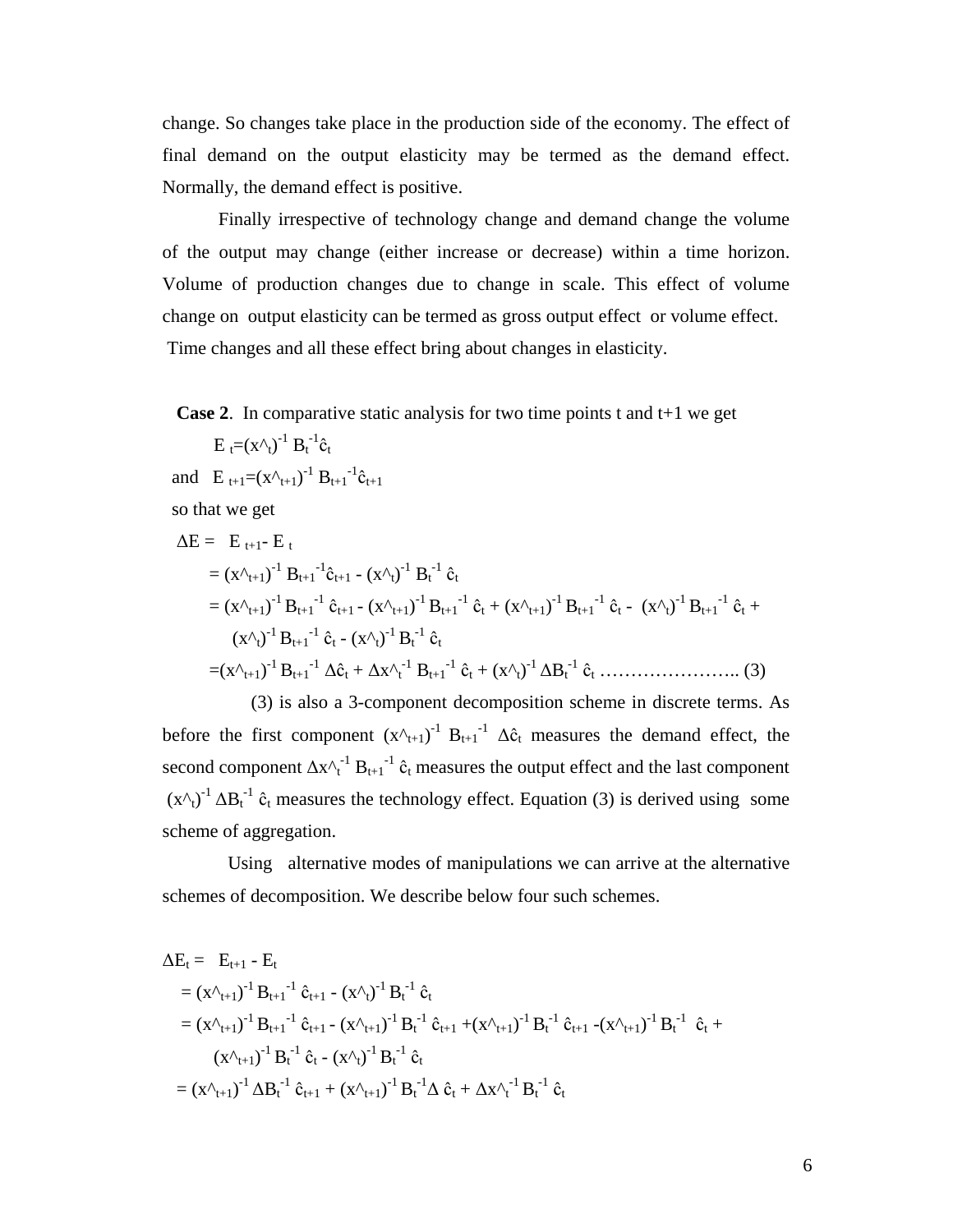$$
= (x^{\Lambda_{t+1}})^{-1} B_t^{-1} \Delta \hat{c}_t + \Delta x^{\Lambda_t^{-1}} B_t^{-1} \hat{c}_t + (x^{\Lambda_{t+1}})^{-1} \Delta B_t^{-1} \hat{c}_{t+1} \dots \dots \dots \dots \dots \dots \dots \dots (4)
$$

$$
\Delta E_{t} = E_{t+1} - E_{t} = (x^{\Lambda_{t+1}})^{-1} B_{t+1}^{-1} \hat{c}_{t+1} - (x^{\Lambda_{t}})^{-1} B_{t}^{-1} \hat{c}_{t}
$$
\n
$$
= (x^{\Lambda_{t+1}})^{-1} B_{t+1}^{-1} \hat{c}_{t+1} - (x^{\Lambda_{t}})^{-1} B_{t+1}^{-1} \hat{c}_{t+1} + (x^{\Lambda_{t}})^{-1} B_{t+1}^{-1} \hat{c}_{t+1} - (x^{\Lambda_{t}})^{-1} B_{t+1}^{-1} \hat{c}_{t} + (x^{\Lambda_{t}})^{-1} B_{t+1}^{-1} \hat{c}_{t} - (x^{\Lambda_{t}})^{-1} B_{t}^{-1} \hat{c}_{t}
$$
\n
$$
= \Delta x^{\Lambda_{t}^{-1}} B_{t+1}^{-1} \hat{c}_{t+1} + x^{\Lambda_{t}^{-1}} B_{t+1}^{-1} \Delta \hat{c}_{t} + (x^{\Lambda_{t}})^{-1} \Delta B_{t}^{-1} \hat{c}_{t}
$$
\n
$$
= x^{\Lambda_{t}^{-1}} B_{t+1}^{-1} \Delta \hat{c}_{t} + \Delta x^{\Lambda_{t}^{-1}} B_{t+1}^{-1} \hat{c}_{t+1} + (x^{\Lambda_{t}})^{-1} \Delta B_{t}^{-1} \hat{c}_{t} + \dots
$$
\n(5)

ΔEt = x^t -1 Bt -1 Δ ĉ<sup>t</sup> + Δx^t -1 Bt -1 ĉt+1 + (x^t+1) -1 ΔBt -1 ĉt+1 ………………….(6) and

$$
\Delta E_t = (x^{\Lambda_{t+1}})^{-1} B_{t+1}^{-1} \Delta \hat{c}_t + \Delta x^{\Lambda} t^{-1} B_t^{-1} \hat{c}_t + (x^{\Lambda_{t+1}})^{-1} \Delta B_t^{-1} \hat{c}_t \dots \dots \dots \dots \dots \dots \dots \dots \dots \tag{7}
$$

All of these five schemes  $(3)$  to  $(7)$  follow the same basic identity $(2)$  and have only pure components but no interaction components on the assumption that the component variables are all independent and hence the decomposition schemes are three – component schemes involving  $\Delta c$ ,  $\Delta B$  and  $\Delta x$ . These schemes are different only in weights i.e., the equations vary in terms of weights. Base year weights and current year weights are interchangeably used in those equations, resulting in index number bias (in estimates). Furthermore, the variables included in the equations are assumed to be independent and consequently no interactive terms incorporating simultaneous variations in the variables are used. To avoid these problems (problem of bias as well as problems of simultaneity), let us now combine the equations together to arrive at new decomposition schemes which would account for the effect of interaction of different variables through the insertion of interactive terms on the one hand and minimize the index number bias through the use of average weights on the other hand.

Combination of equations (3) and (4) yields

$$
2\Delta E = (x^{\Lambda_{t+1}})^{-1} B_{t+1}^{-1} \Delta \hat{c}_t + \Delta x^{\Lambda_t^{-1}} B_{t+1}^{-1} \hat{c}_t + (x^{\Lambda_t})^{-1} \Delta B_t^{-1} \hat{c}_t + (x^{\Lambda_{t+1}})^{-1} B_t^{-1} \Delta \hat{c}_t + \Delta x^{\Lambda_t^{-1}} B_t^{-1} \hat{c}_t + (x^{\Lambda_{t+1}})^{-1} \Delta B_t^{-1} \hat{c}_{t+1}
$$
  
= 
$$
(x^{\Lambda_{t+1}})^{-1} (B_{t+1}^{-1} + B_t^{-1}) \Delta \hat{c}_t + \Delta x^{\Lambda_t^{-1}} (B_{t+1}^{-1} + B_t^{-1}) \hat{c}_t + (x^{\Lambda_t})^{-1} \Delta B_t^{-1} \hat{c}_t + (x^{\Lambda_{t+1}})^{-1} \Delta B_t^{-1} \hat{c}_{t+1} + (x^{\Lambda_{t+1}})^{-1} \Delta B_t^{-1} \hat{c}_t - (x^{\Lambda_{t+1}})^{-1} \Delta B_t^{-1} \hat{c}_t
$$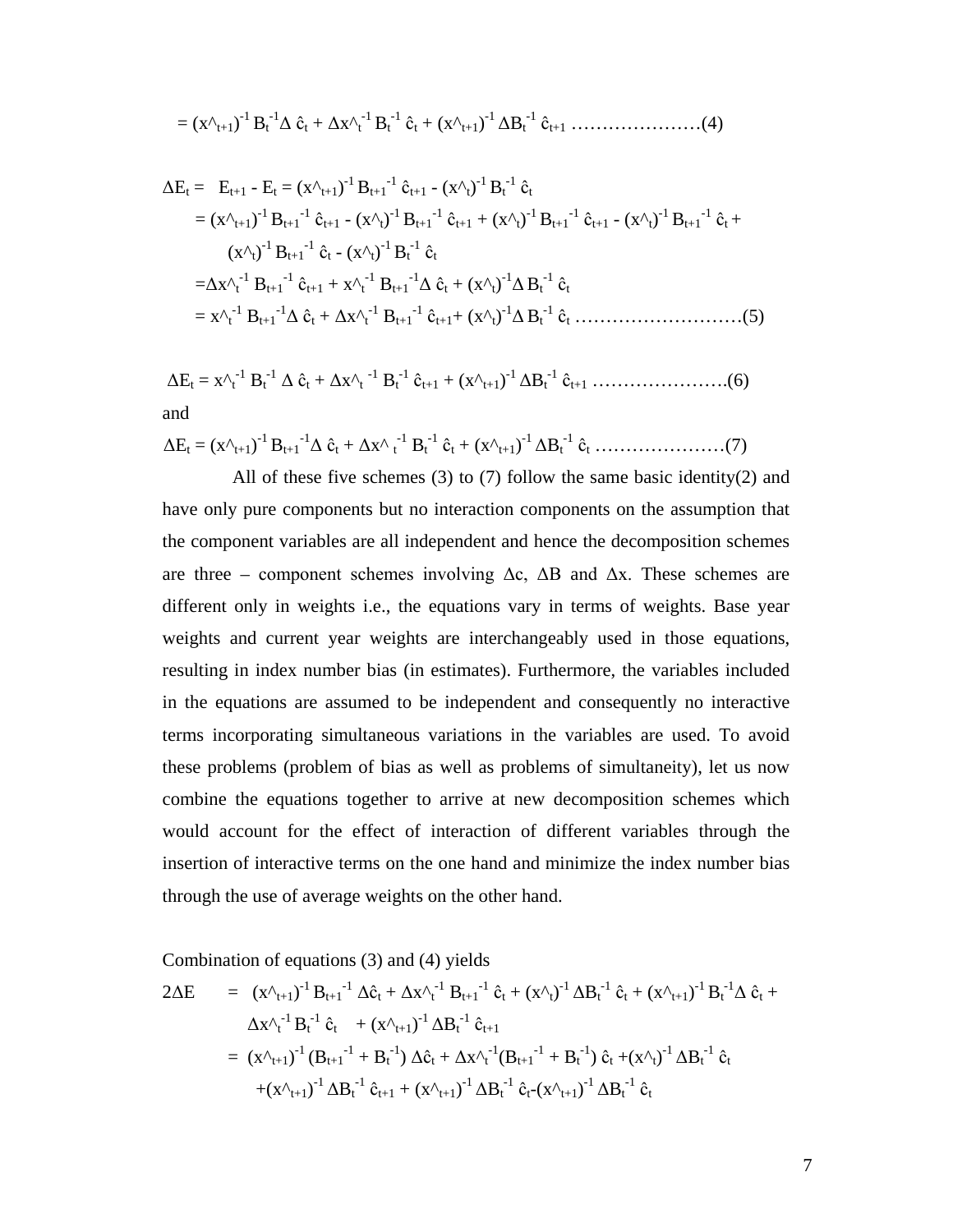$$
= (x^{\Lambda_{t+1}})^{-1} (B_{t+1}^{\ -1} + B_t^{\ -1}) \Delta \hat{c}_t + \Delta x^{\Lambda_t^{-1}} (B_{t+1}^{\ -1} + B_t^{\ -1}) \hat{c}_t + (x^{\Lambda_t^{-1}} + x^{\Lambda_{t+1}^{-1}}) \Delta B_t^{\ -1} \hat{c}_t + (x^{\Lambda_{t+1}})^{-1} \Delta B_t^{\ -1} (\hat{c}_{t+1} - \hat{c}_t)
$$

so that

 ΔE = ½ (x^t+1) -1 (Bt+1-1 + Bt -1 ) Δĉ<sup>t</sup> + ½Δx^t -1 (Bt+1-1 + Bt -1 ) ĉ<sup>t</sup> + ½( x^t -1 + x^t+1-1 ) ΔBt -1 ĉ<sup>t</sup> + ½ (x^t+1-1 ) ΔBt -1 Δĉ<sup>t</sup> …… ……………………(8)

Similarly , combination of equations(3) and (5) gives

$$
2 \Delta E = (x^{\Lambda_{t+1}})^{-1} B_{t+1}^{-1} \Delta \hat{c}_t + \Delta x^{\Lambda_t^{-1}} B_{t+1}^{-1} \hat{c}_t + (x^{\Lambda_t})^{-1} \Delta B_t^{-1} \hat{c}_t + x^{\Lambda_t^{-1}} B_{t+1}^{-1} \Delta \hat{c}_t + \Delta x^{\Lambda_t^{-1}} B_{t+1}^{-1} \hat{c}_{t+1} + (x^{\Lambda_t})^{-1} \Delta B_t^{-1} \hat{c}_t
$$
  
\n
$$
= (x^{\Lambda_{t+1}^{-1}} + x^{\Lambda_t^{-1}}) B_{t+1}^{-1} \Delta \hat{c}_t + \Delta x^{\Lambda_t^{-1}} B_{t+1}^{-1} (\hat{c}_t + \hat{c}_{t+1}) + (x^{\Lambda_t})^{-1} \Delta B_t^{-1} \hat{c}_t + (x^{\Lambda_{t+1}})^{-1} \Delta B_t^{-1} \hat{c}_t
$$
  
\n
$$
B_t^{-1} \hat{c}_t - (x^{\Lambda_{t+1}})^{-1} \Delta B_t^{-1} \hat{c}_t - (x^{\Lambda_t})^{-1} \Delta B_t^{-1} \hat{c}_t
$$
  
\n
$$
= (x^{\Lambda_{t+1}^{-1}} + x^{\Lambda_t^{-1}}) B_{t+1}^{-1} \Delta \hat{c}_t + \Delta x^{\Lambda_t^{-1}} B_{t+1}^{-1} (\hat{c}_t + \hat{c}_{t+1}) + (x^{\Lambda_{t+1}^{-1}} + x^{\Lambda_t^{-1}}) \Delta B_t^{-1} \hat{c}_t
$$
  
\n
$$
- \Delta x^{\Lambda_t^{-1}} \Delta B_t^{-1} \hat{c}_t
$$

so that

$$
\Delta E = \frac{1}{2} \left[ (x^{\Lambda_{t+1}}^{-1} + x^{\Lambda_t^{-1}}) B_{t+1}^{-1} \Delta \hat{c}_t + \Delta x^{\Lambda_t^{-1}} B_{t+1}^{-1} (\hat{c}_t + \hat{c}_{t+1}) + (x^{\Lambda_{t+1}}^{-1} + x^{\Lambda_t^{-1}}) \Delta B_t^{-1} \hat{c}_t \right]
$$
  
-  $\Delta x^{\Lambda_t^{-1}} \Delta B_t^{-1} \hat{c}_t$   
 $\Delta E = \frac{1}{2} \Delta x^{\Lambda_t^{-1}} B_{t+1}^{-1} (\hat{c}_t + \hat{c}_{t+1}) + \frac{1}{2} \left[ (x^{\Lambda_{t+1}}^{-1} + x^{\Lambda_t^{-1}}) B_{t+1}^{-1} \Delta \hat{c}_t + \frac{1}{2} (x^{\Lambda_{t+1}}^{-1} + x^{\Lambda_t^{-1}}) \right]$   
 $\Delta B_t^{-1} \hat{c}_t - \frac{1}{2} \Delta x^{\Lambda_t^{-1}} \Delta B_t^{-1} \hat{c}_t$ .................(9)

One can make pair wise combinations of equations (3) to (7) in  ${}^5c_2 = 10$  ways and get 10 such schemes of decomposition. But there is no unique method of selection of the schemes. Selection becomes purely arbitrary to a large extent. Since we have three variables gross output $(x)$ , production technology  $(B)$  and final demand(c), so we can get different interactive terms.

 Theoretically, there should be relatively more pronounced interaction between production technology and gross output compared to production technology and final demand. The impact of change in production technology is more pronounced on gross output. **So we take the decomposition scheme (9). We admit that our selection is arbitrary and the results are to be taken accordingly.**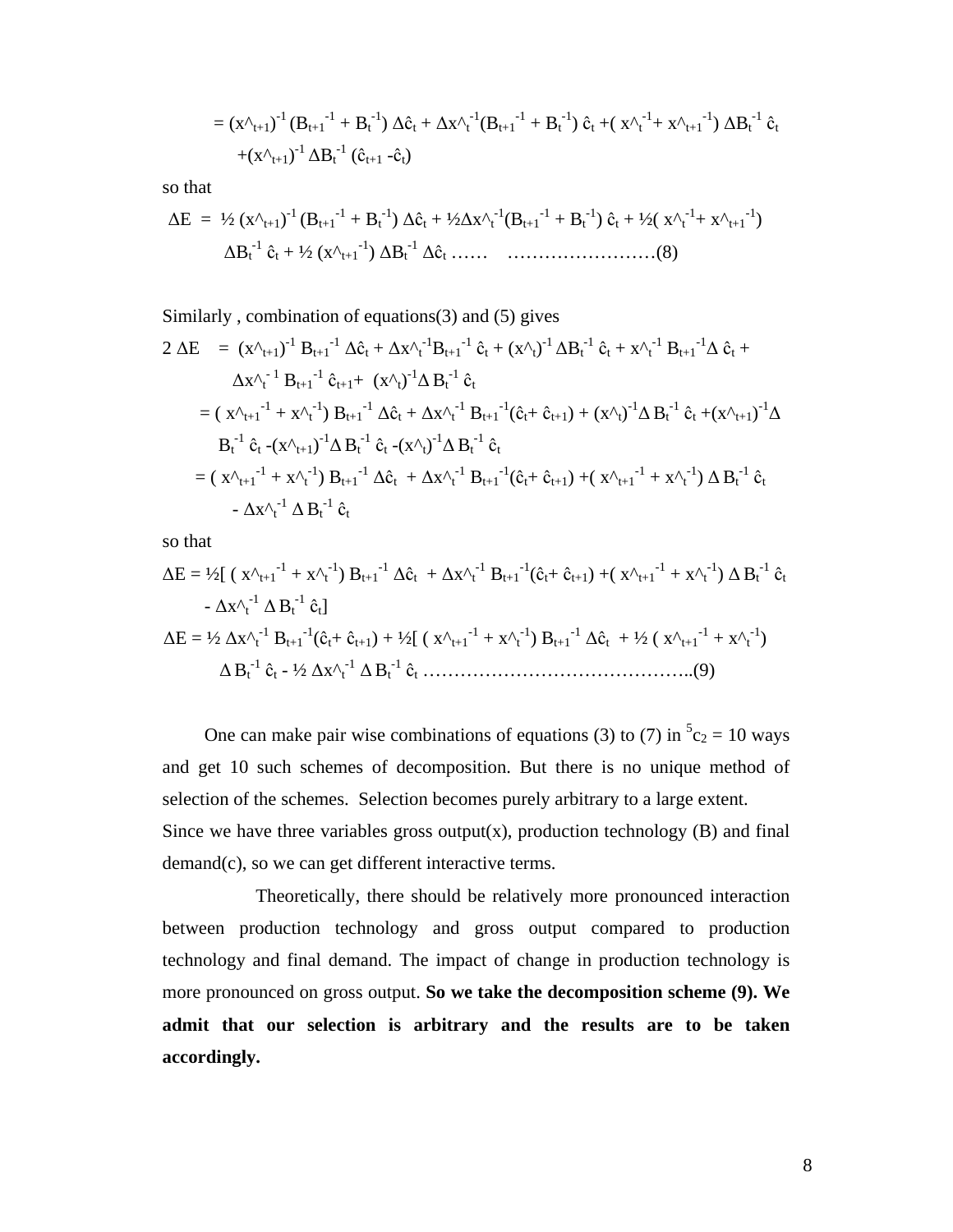The first term of equation (9) includes  $\Delta x^{\lambda-1}$ . It measures the elasticity changes caused by changes in gross output, other variables remaining constant during the period. Here the change in elasticity takes place because of the change in volume of gross output. This may be called the volume effect. However we call it the growth effect ( g- effect).

The second term in the equation includes  $\Delta \hat{c}_t$  and it reflects the elasticity changes due to change in the final demand for the outputs of different industries, when the other variables are kept constant during the period under study. This may be termed as the final demand effect (d-effect).

The third term in equation (9) contains  $\Delta B_t^{-1}$ , which reflects changes due to the direct and indirect changes in the producing technology keeping other variables constant during the period. This may be called the technology effect (teffect).

The fourth term consists of both  $\Delta x^{\lambda t}$  and  $\Delta B_t^{-1}$ . This is the interaction term. It can be termed as the interactive effect (i-effect). It thus emerges that the change in elasticity takes place due to change in B change in x or change in c or in all. Again a change in B brings about a change in x. So if we include both change in B and change in x to estimate the total change in elasticity, then the problem of double counting appear. So to avoid this problem the interactive effect is subtracted from the total effect. This can also be explained with the Venn diagramme.

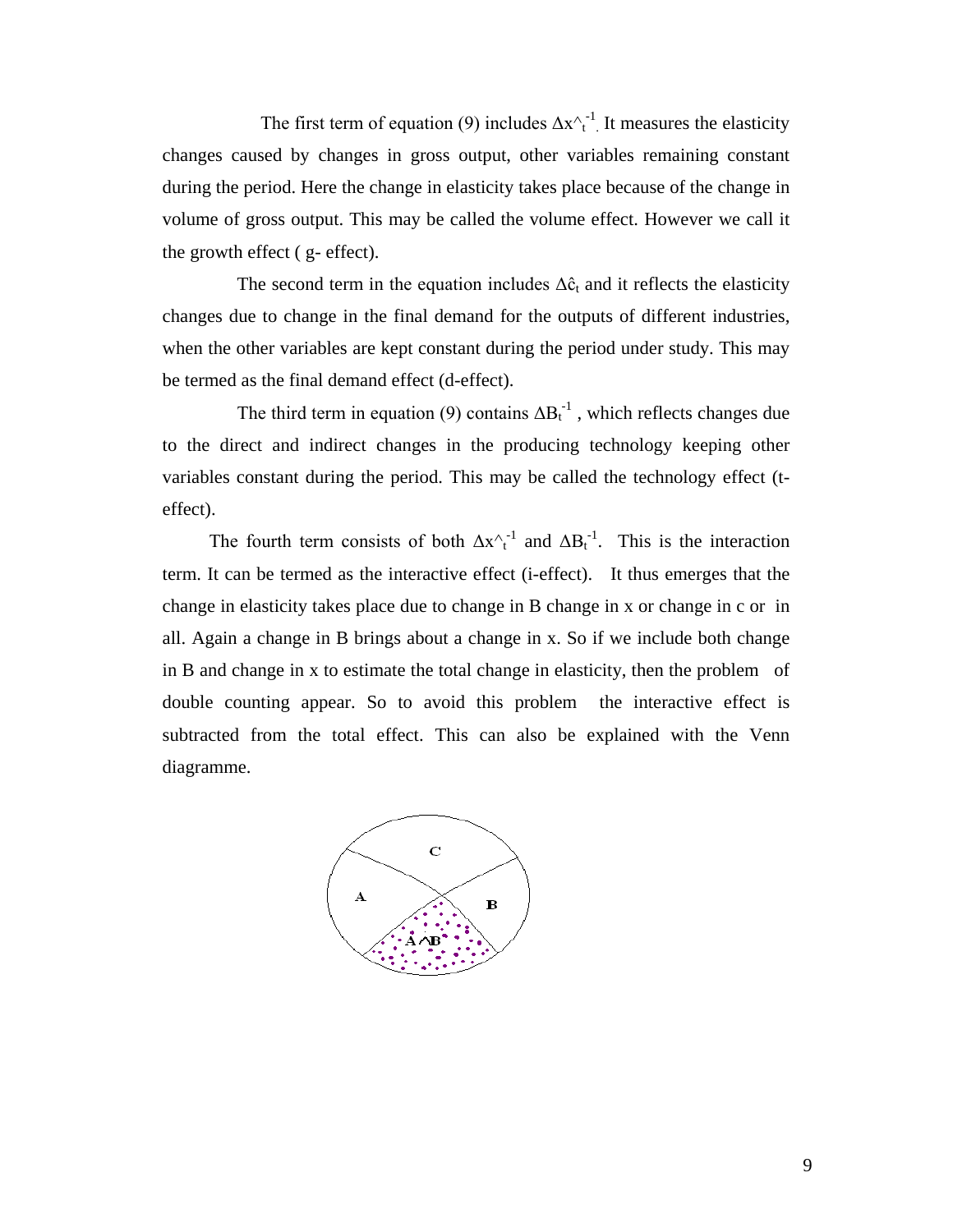A : Technology effect B: Growth effect C: demand effect

 The pink dotted area in the diagram reflects A∩B which is the intersection of Technology Effect and Growth Effect. In other words, it is the interactive effect ,which we have to subtract from the total effect of elasticity change.

 Thus the total change in elasticity (total effect) can be decomposed into four effects. The total change in E can be positive or negative or zero. The strength of positive or negative changes may be massive or small. The four effects determine the nature and the magnitude of the total effect. We can get several cases. For simplicity equation (9) can be written as

 $\Delta E = g\text{-eff}(d) + d\text{-eff}(g) + t\text{-eff}(t) - i\text{-eff}(i)$ 

where g-eff=  $\frac{1}{2} \Delta x \frac{1}{t} B_{t+1}^{-1} (\hat{c}_t + \hat{c}_{t+1})$ 

$$
d\text{-eff} = \frac{1}{2} \left[ (x^{\Lambda_{t+1}}^{-1} + x^{\Lambda_{t}^{-1}}) B_{t+1}^{-1} \Delta \hat{c}_{t} \right]
$$
  

$$
t\text{-eff} = \frac{1}{2} (x^{\Lambda_{t+1}^{-1}} + x^{\Lambda_{t}^{-1}}) \Delta B_{t}^{-1} \hat{c}_{t}
$$

and  $i\text{-eff} = \frac{1}{2} \Delta x \lambda_t^{-1} \Delta B_t^{-1} \hat{c}_t$ 

The following cases are distinguished with respect to the  $E_{ij}$  element of the matrix E:

- case 1. g-eff $>0$ , d-eff $>0$ , t-eff $>0$  and i-eff $>0$ & g-eff + d-eff+ t-eff  $>$  i-eff | so that  $\Delta E_{ii} > 0$ .
- case 2. g-eff $>0$ , d-eff $>0$ , t-eff $>0$  but i-eff $<0$ so that  $\Delta E_{ii} > 0$ .
- case 3. g-eff $>0$ , d-eff $>0$ , t-eff $<0$ , i-eff $<0$  $& \text{g-eff+ d-eff - i-eff } > \text{t-eff}$ so that  $\Delta E_{ii} > 0$ .
- case 4. g-eff $>0$ , d-eff $<0$ , t-eff $<0$ , i-eff $<0$ & g-eff - i-eff  $>$  d-eff  $|+|$ t-eff so that  $\Delta E_{ii} > 0$ .

case 5. g-eff $>0$ , d-eff $>0$ , t-eff $>0$  and i-eff $>0$ 

$$
\& \quad g\text{-eff}+d\text{-eff}+t\text{-eff}<|i\text{-eff}|
$$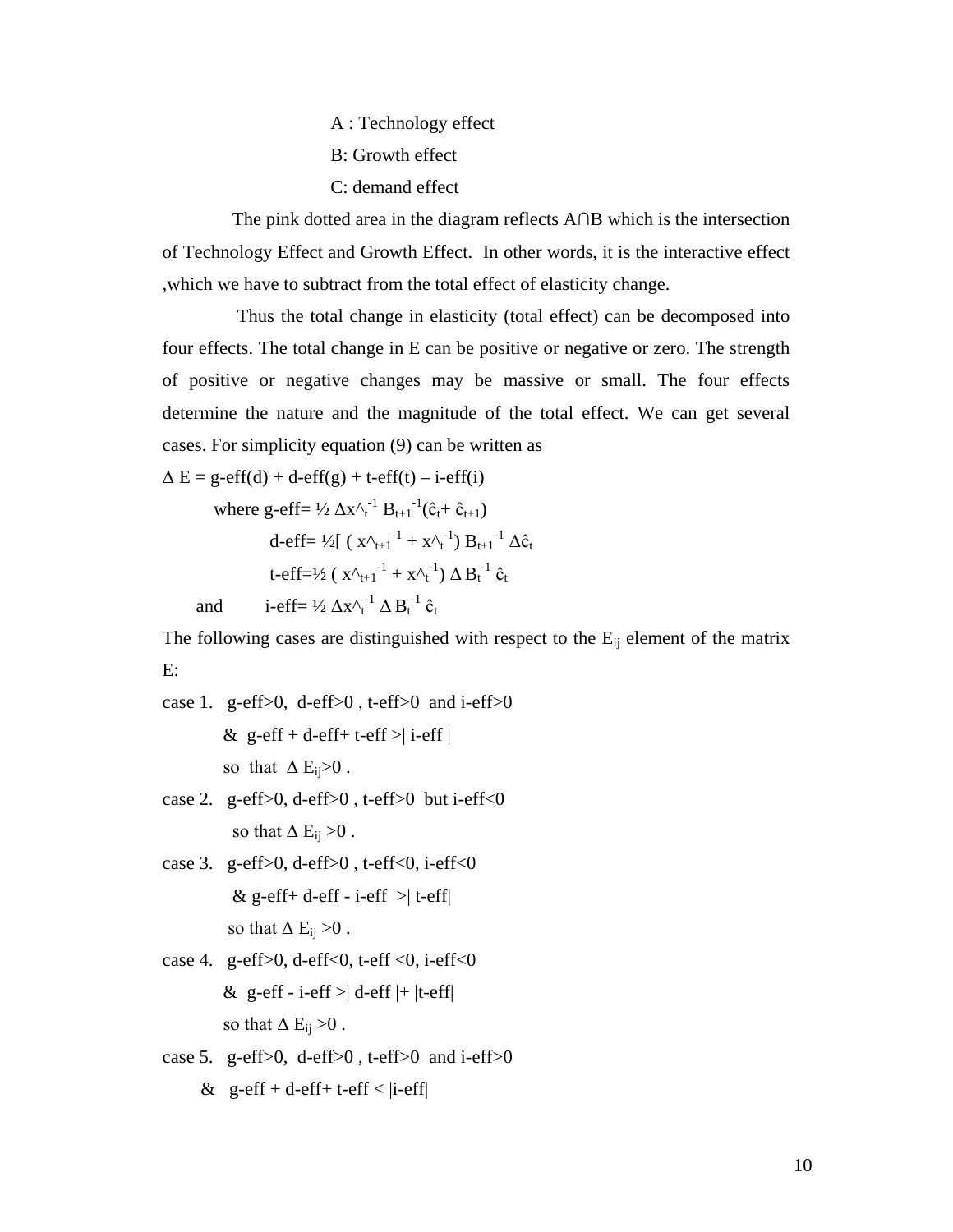so that  $\Delta E_{ii} < 0$ . case 6. g-eff  $< 0$ , d-eff $< 0$ , t-eff $< 0$  and i-eff $< 0$  $\&$   $|g\text{-}eff| + |d\text{-}eff| + |t\text{-}eff| > |i\text{-}eff|$ so that  $\Delta E_{ii} < 0$ .

 In the similar way several other cases can be interpreted. Our objective is to identify the results to see effect which is strong in determining the total change in output elasticity in different sectors.

### **Section 2. Estimates**

In estimation the I-O tables of India and China are used. For India three I-O tables - 1993-94,1998-99 and 2003-04 are used and for Pakistan two I-O tables 1984-85 and 1990-91 are used. Tables1.2- 1.4 present the estimates of change in overall output elasticity of different sectors in both the economies during the respective period of study.

#### **2.1. Own Elasticity**

**Pakistan** : The diagonal elements of Table 1.1 are changes in own elasticity of different sectors in Pakistan during 1984-90. There are nine sectors in our study. Out of these, five sectors (agriculture, commercial, coal, crude petroleum and natural gas and gas supply) have positive changes in own-elasticity and the remaining four have negative changes. And out of those five sectors, there are three energy sectors –sector 6(coal), sector 7(crude oil and natural gas), sector 9(gas supply) which have displayed positive changes in own output elasticity.

 Notably, among the four energy sectors, only sector 8(electricity and water works) has the negative change in own elasticity. That is to say, in those above mentioned three energy sectors own elasticity has increased, indicating the fact the gross outputs have turned out to be relatively more own-demand-elastic. Contrary to this, own elasticity of sector 8(electricity and water works) has decreased indicating the fact that its gross output has become relatively more own- demand-inelastic. **Among the other energy sectors, sector 7 (crude oil and natural gas) has displayed the maximum increase of 1.149** during the period: the sector has become more than unitary elastic during the period.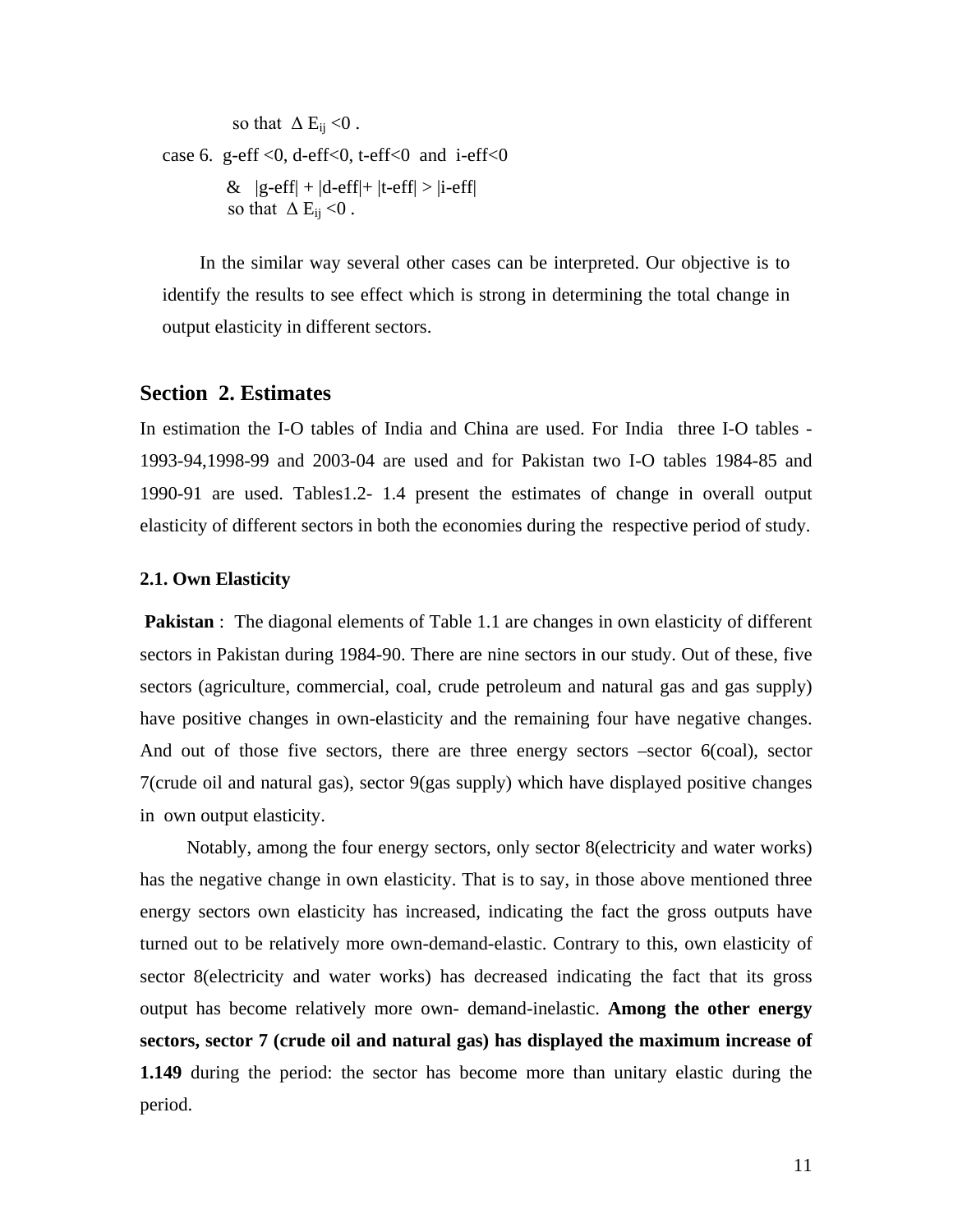**India:** The diagonal elements of Table 1.2 present the estimates of changes in own elasticity of different sectors of India for the period 1993 to 2003 and Tables 1.3 and 1.4 present the same for the two sub-periods: 1993- 1998(sub-period I) and 1998-2003 ( subperiod II). In India we have eight sectors including 3 energy sectors. (Sector 9 (gas) is omitted due to non availability of data for the year 2003-04).

 1993-2003: Among the eight sectors, three sectors have exhibited positive changes in own elasticity and the remaining five sectors have exhibited negative changes during the overall period. Among these five sectors three are non energy sectors and two are energy sectors. Three non energy sectors are agriculture, industry, commercial and two energy sectors are coal (sector 6) and crude oil & natural gas(sector 7). **Energy sector 7(crude oil and natural gas) has displayed a substantial negative change.** The other energy sector, i.e, sector 8(electricity and water works) has, however positive change. That is, for **the energy sectors 6 and 7 own elasticity has decreased which indicates that gross outputs of these sectors has become relatively more own demand inelastic**. On the other hand, for energy sector 8 gross output has become relatively more own demand elastic. **That is, a completely opposite scenario is observed in India and Pakistan.** Sub-periods: However, the results are not same in both the sub-periods. In sub period 1, four sectors has exhibited positive change in own elasticity and in sub-period II only one sector has positive change in own elasticity (Tables 1.3 and 1.4).

 Among the energy sectors, only in 'electricity and water works' elasticity has increased in sub period I and decreased in sub period II. Negative changes in elasticity are observed in other energy sectors.

**2.2 Cross elasticity:** Let us now turn to analyse the impact of change in final demand for a particular sector's output on the energy sectors as well as the impact of changes in energy sector's final demand on other sectors. We can compare the cross output elasticity among the sectors considering elements of  $\Delta E$  either row-wise or column-wise. Elements of row i give us the changes in output elasticity of sector i due to changes in demand for outputs of different sectors. Elements of column j give us the effect of change in demand for output of sector j on elasticity of output of different sectors.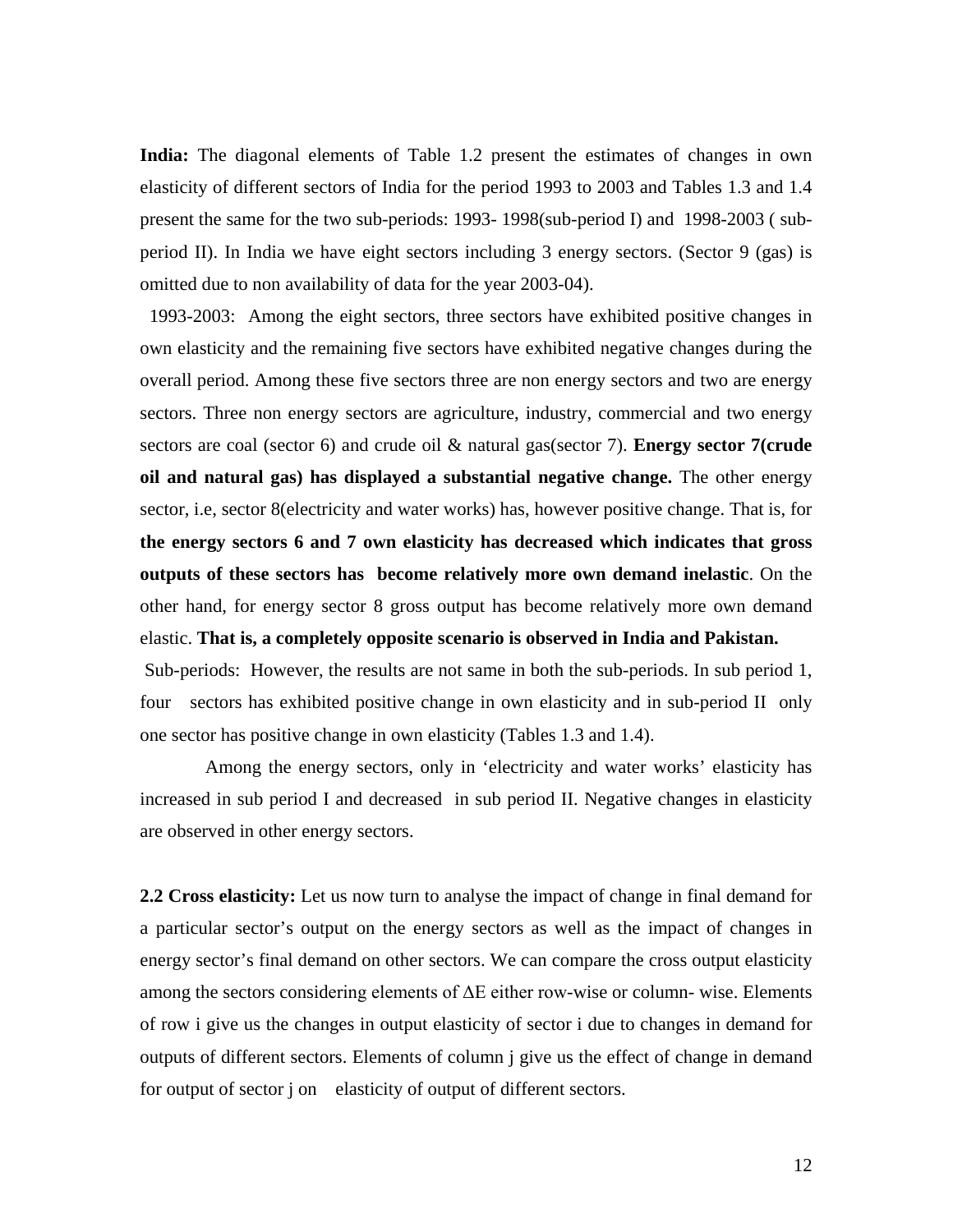**Pakistan:** The first row (off-diagonal) of Table 1.1 gives changes in agriculture sector's output elasticity consequent upon changes in demand for output of other sectors. It is observed that the agriculture sector like other sectors responds differently to changes in final demand for outputs of different sectors. Changes in final demand for the three energy sectors (6 ,8 and 9) bring about either a negative or negligible impact on output elasticity of the agriculture sector. The elasticity change is positive with respect to final demand for sector 7 (crude petroleum and natural gas).

 Change in output elasticity of the industrial sector (sector 2) is positive with respect to crude petroleum &natural gas (sector 7) sector. For other three non energy sectors the impact of final demand change on energy sector are either negligible or very little.

 The cross elasticity of four energy sectors are either negative, positive or very negligible indicating the fact that change in final demand of each energy sector affects the other energy sectors differently.

 Coming to the impact of other sectors on energy sector it is observed that elasticity change of four energy-sectors are negative due to changes in final demand of sector 3(Transport sector)'s demand. Agriculture sector has negative impact on sector 6(coal) and sector 7(crude oil& natural gas sector) and positive impact on sector 8(electricity and water works) and sector 9(gas supply). Industrial sector has positive impact on all four energy sectors. Among them change in output elasticity of sector 7 is more than 1, which indicates that a change in demand for output of industrial sector has turned the output elasticity of sector 7 relatively more demand elastic.

Sector 4 (commercial sector) has negative impact on sector 7(crude oil  $\&$ natural gas) and sector 8(electricity & water works) and positive impact on sector 6 and sector 9 i.e., In sector 7 and sector 8 output elasticity has decreased due to change in demand for output of commercial sector, whereas in sector 6 and sector 9 output elasticity has decreased for the same reason.

 Thus we observe that sectoral effects are divergent in respect of cross-output elasticity, which is caused by the divergence in interrelationships among the sectors..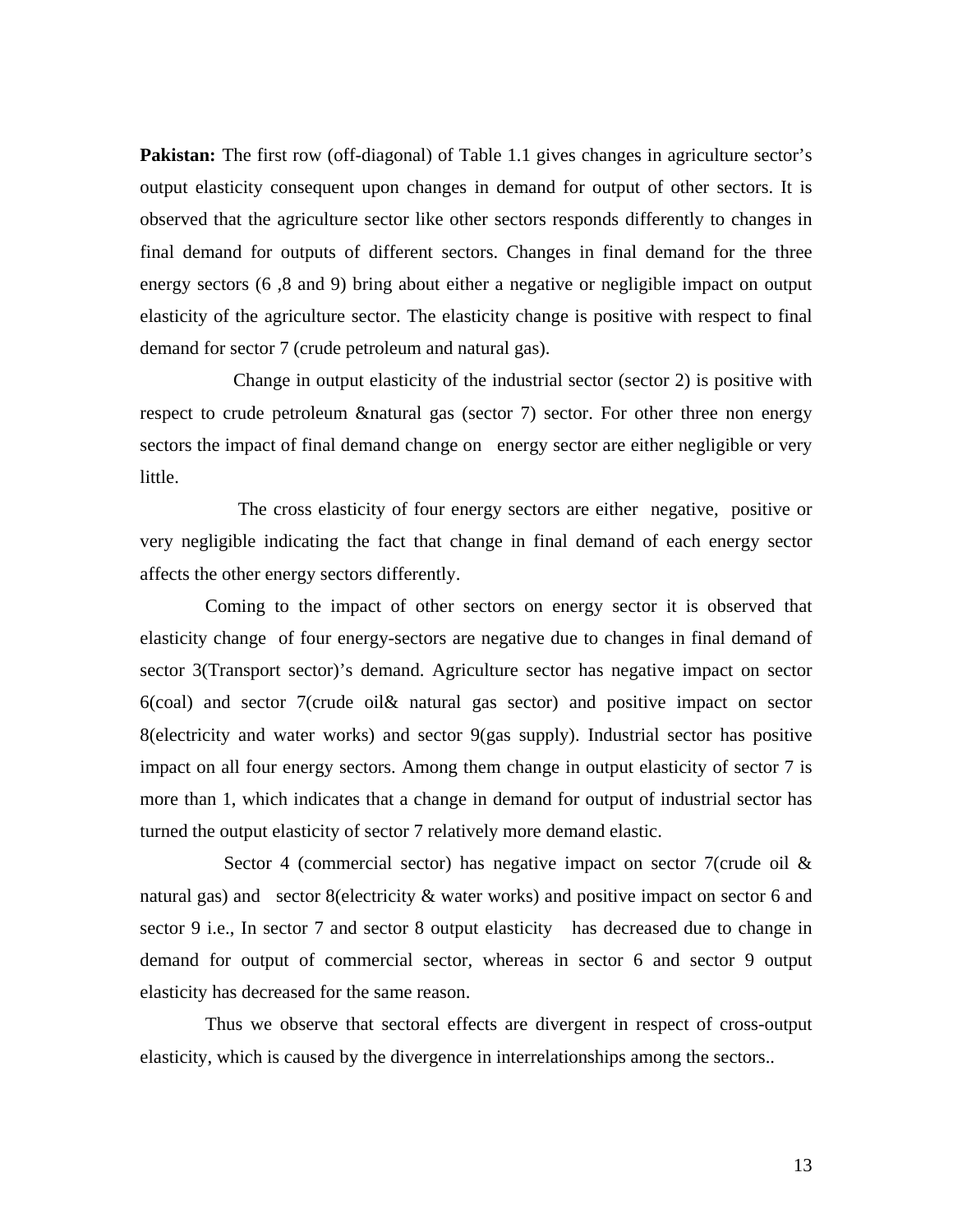**India:** The estimates of first row of Table 1.2 reveals that if the final demand of all sectors changes, then sector 1 responds positively to all sectors except sector 7 i.e., agriculture output elasticity has increased due to change in demand for outputs of all other sectors including the energy sectors except energy sector 7. In the same way first column indicates that c change in final demand for output of sector 1 creates a negative impact on all sectors other than sector 7.

 The change in cross elasticity of three energy sectors(Table 1.2) with respect to final demand change for sector 2 is positive i.e., the output elasticity of three energy sectors has increased while the demand for output of industrial sector has increased. Notably change in cross elasticity of energy sector 7 with respect to final demand changes for all non energy sectors are positive indicating that output elasticity of sector 7 has increased due to change in demand for non energy sectors but with respect to all energy sectors . Output elasticity change is negative in sector 7.

#### **Comparison :**

- (1) Changes in own-output elasticity of two energy sectors (sector 6(coal) and sector 7(crude petroleum & natural gas)) are positive in Pakistan, whereas those of sectors 6 and 7 are negative in India; That is to say, own elasticity of these two energy sectors has increased in Pakistan whereas the reverse has happened in India. It indicates that gross outputs of energy sectors 6 and 7 have turned out to own demand elastic in Pakistan, whereas it turned to be own demand inelastic in India.
- (2) Own output elasticity of gas sector has risen for both the countries.
- (3) In case of Pakistan, the impact of final demand change in energy sectors 6 and 8 on non energy sectors are either negative or negligible, whereas the final demand change for sector 7 has a positive impact on all non energy sectors except sector 5 (construction). Contrary to this, a change in final demand for sector 7 brings about a negative impact on other five non energy sectors of India. Also sector 8 has positive impact on all non energy sectors except sector 3(Transport).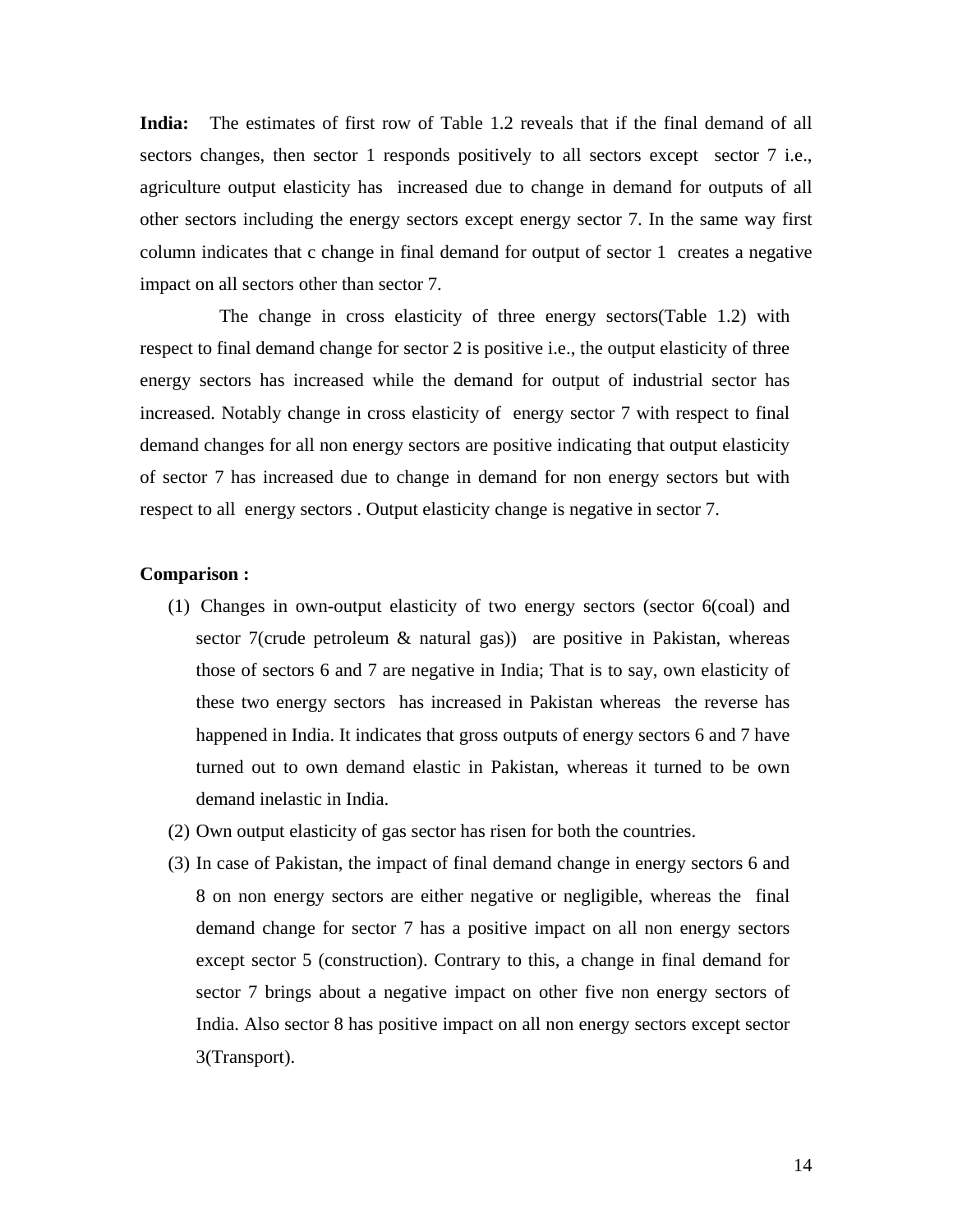(4) Change in final demand for energy sector 6(coal) causes negative change in output elasticity of energy sector 7 in both the countries but change in final demand for energy sector 7, causes positive changes in energy sectors 6 and 8 in Pakistan and negative changes in India.

## **Section 3. Decomposition of Total Effects**

Tables 2.1 to 2.4 and Tables 3.1 to 3.4 present the estimates of different effects as illustrated by equation (9) for Pakistan and India respectively. Expectedly, the magnitude and the sign of these effects are divergent among the sectors. In some cases, the effects are relatively strong and more pronounced while in some other cases effects are weak and less pronounced.

**Pakistan**: If we concentrate only on own elasticity of energy sectors, (Table 2.1 to 2.4) then it is observed that for sector 6 (coal) demand effect is weak and negative, technology effect is negative and interactive effect is negligible, growth effect is strong and positive but the total effect is positive. That is, the positive growth effect is so strong that it has more than offset the negative effects and makes the total effect positive.

However, for sector 7 (crude petroleum and natural gas) growth effect and demand effect are positive, technology effect is also positive but weak. It is also observed that interactive effect is very weak and the total effect is positive. Here all the positive effects together make the total effect strongly positive.

 For sector 8((electricity and water works) demand effect and technology effect are positive and interactive effect is negative but weak. However, growth effect is negative and so strong that it makes the total effect negative.

**India:** In India (1993-2003), for some sectors demand effect and growth effect are strong , whereas for some others they are weak( Tables 3.1 to 3.4).

For sector 6(coal), demand effect is negative but strong, growth effect is positive but weak, technology effect is negative and less pronounced , interactive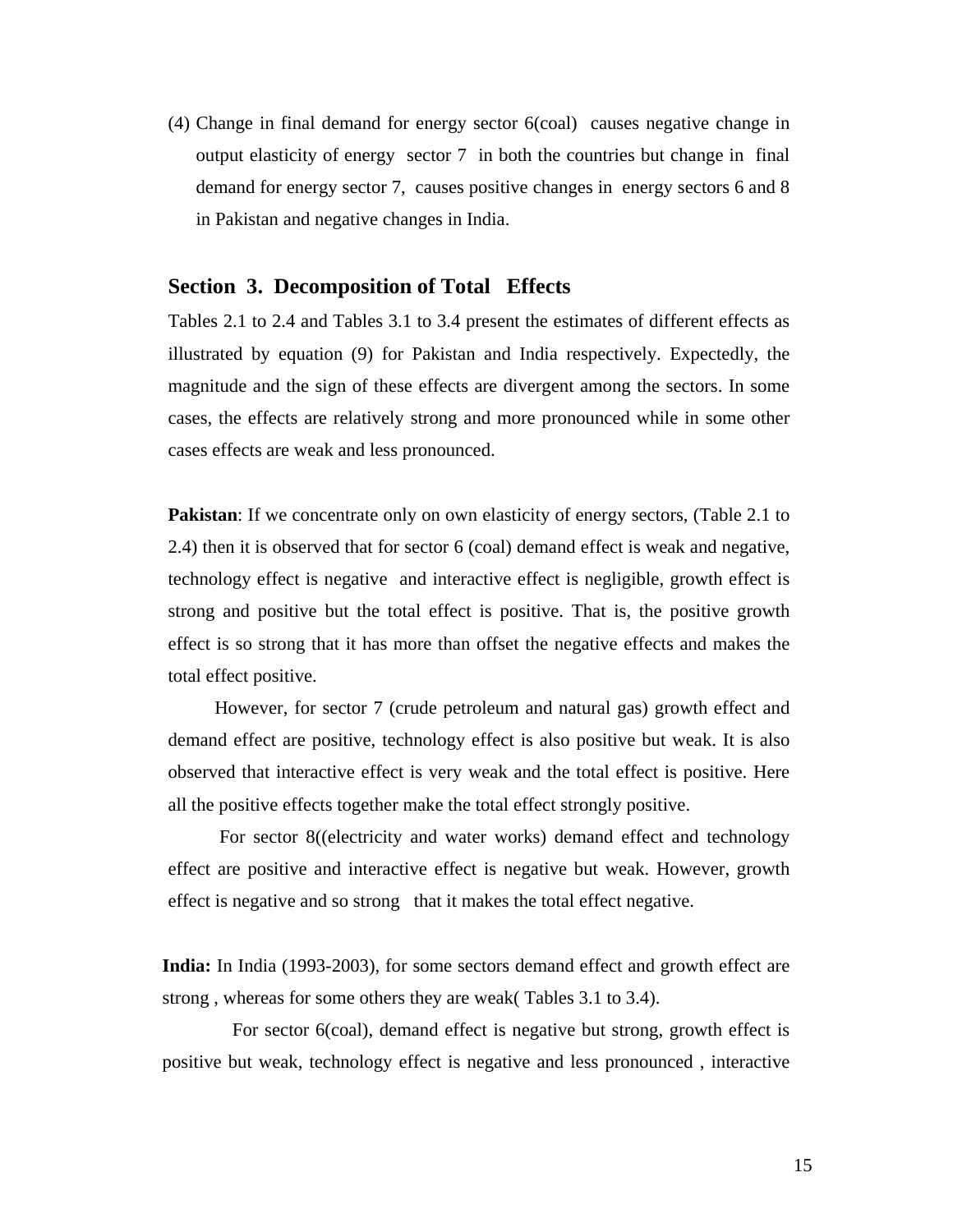effect is negative. So negative effects dominate the positive effects and total effect has become negative.

 For sector 7(crude petroleum and natural gas), demand effect is strongly negative, growth effect is also strongly positive, technology effect is negative but weak, interactive effect is positive but weak. However demand effect is more pronounced than other effects and in turn, other effects are more than offset by it making the total effect negative.

 For sector 8 demand effect is positive, growth effect is negative, technology effect is positive and interactive effect is negative but weak. Here positive effects dominate the negative effects and thus the total effect has become positive.

#### **Comparison:**

- (1) For both India and Pakistan, demand effect is negative and growth effect is positive for sector 6. However for sector 7, demand effect is positive in Pakistan but negative in India. And for sector 8 demand effect is positive and growth effect is negative in both the countries.
- (2) In Pakistan technology effect is positive for sector 7, whereas it is negative in India. Technology effect is negative but weak for sector 6 and is positive for sector 8 in both the countries.
- (3) Interactive effect is weak on both sides (positive or negative) for all the sectors in both the countries.

#### **Section 4. Concluding Remarks**

Changes in own output elasticity of two energy sectors- 6(coal) and 7(crude petroleum and natural gas) reveal a completely opposite scenario in Pakistan and India. In Pakistan these two sectors are own- demand elastic whereas in India they are own -demand inelastic.

 Cross elasticity of energy sectors reveals that a change in demand for sector 6 causes a negative change in output elasticity of sector 7 in both India and Pakistan but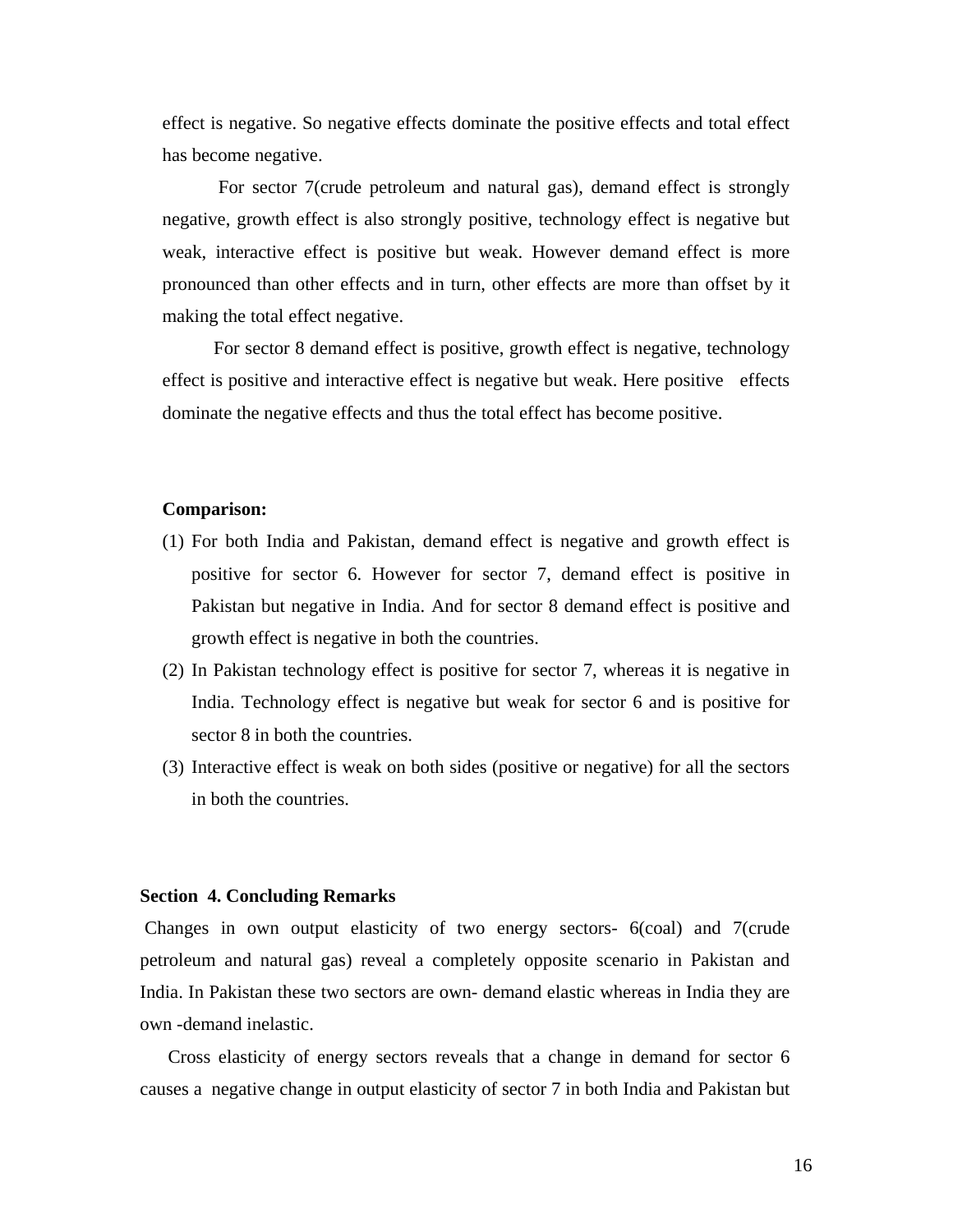a change in final demand for energy sector 7 causes positive changes in energy sectors (6 and 8 ) in Pakistan and negative changes in India.

 When total effects are decomposed into the component effects, it is observed that the magnitude and the sign of these effects are divergent among the sectors in both the countries.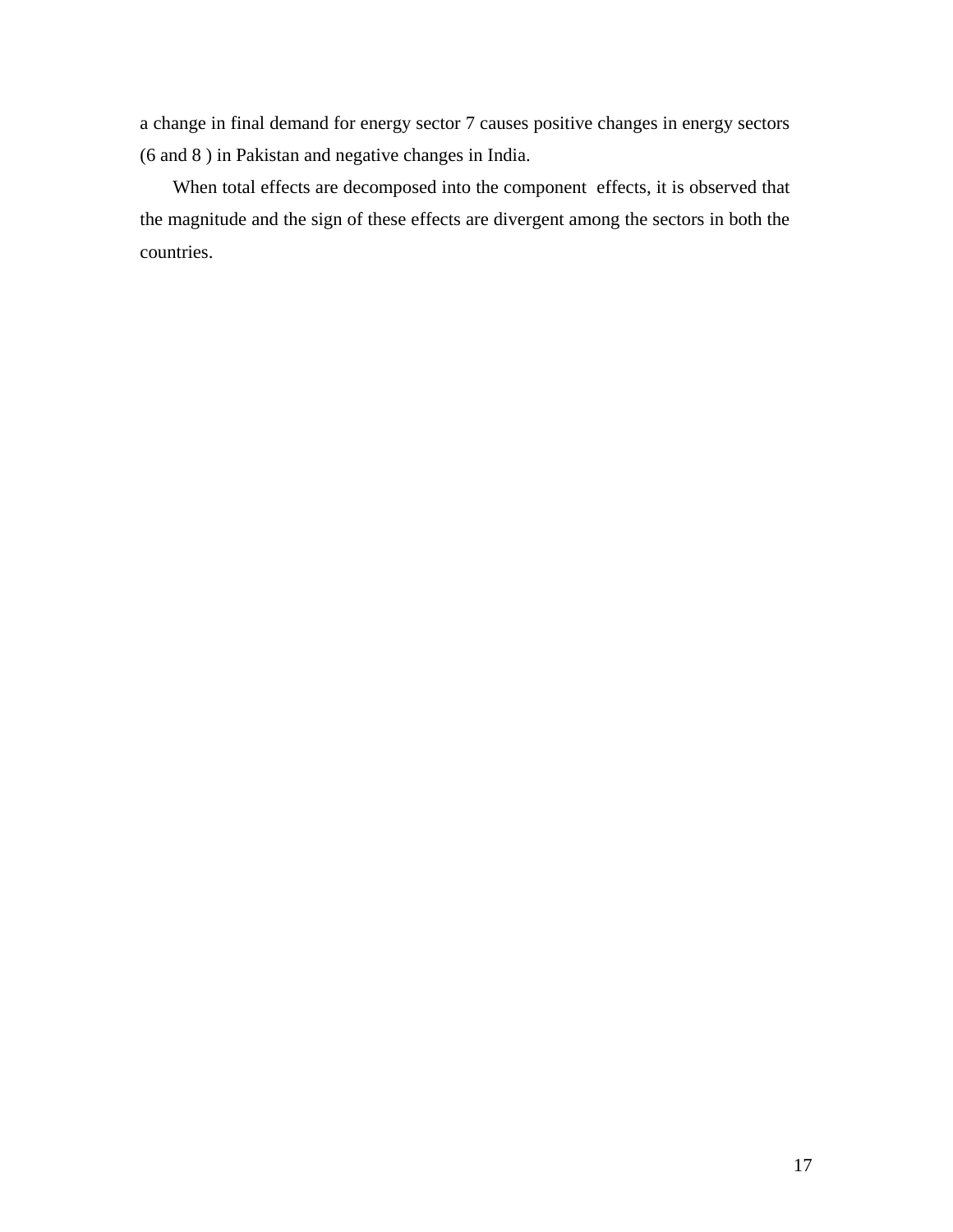| sectors        | $\mathbf{1}$ | $\overline{2}$ | 3        | $\overline{4}$ | 5        | 6        | $\overline{7}$ | 8        | 9        |
|----------------|--------------|----------------|----------|----------------|----------|----------|----------------|----------|----------|
| $\mathbf{1}$   | 0.046        | $-0.024$       | $-0.019$ | 0.006          | $-0.014$ | ng       | 0.003          | $-0.001$ | ng       |
| $\overline{2}$ | 0.007        | $-0.014$       | $-0.036$ | 0.058          | $-0.032$ | ng       | 0.008          | $-0.001$ | ng       |
| 3              | 0.029        | 0.037          | $-0.158$ | 0.078          | $-0.009$ | 0        | 0.023          | ng       | ng       |
| $\overline{4}$ | 0.049        | 0.025          | $-0.012$ | 0.021          | $-0.006$ | $-0.001$ | 0.004          | 0        | 0        |
| 5              | 0.026        | 0.074          | 0.008    | 0.168          | $-0.274$ | 0        | $-0.002$       | 0        | 0        |
| 6              | $-0.003$     | 0.145          | $-0.074$ | 0.079          | $-0.066$ | 0.188    | 0.013          | $-0.008$ | ng       |
| $\overline{7}$ | $-0.078$     | 1.016          | $-0.148$ | $-0.010$       | $-0.197$ | 0        | 1.497          | $-0.027$ | $-0.031$ |
| 8              | 0.055        | 0.224          | $-0.028$ | $-0.091$       | 0.016    | $-0.001$ | 0.005          | $-0.135$ | ng       |
| 9              | 0.021        | 0.056          | $-0.026$ | 0.020          | $-0.011$ | 0        | 0.006          | $-0.052$ | 0.019    |

Table 1.1. Change in Output Elasticity: Pakistan,1984-1990

Data Source: Federal Bureau of Statistics, Statistics Division, Government of Pakistan Note. Sectors are 1. Agriculture; 2. Industry; 3.Transport; 4.Commercial; 5.Construction; 6.Coal; 7.Crude Oil and natural gas; 8.Electricity and water works; 9.Gas supply.

| sectors        | 1        | $\overline{2}$ | 3        | $\overline{4}$ | 5        | 6        | 7         | 8        |
|----------------|----------|----------------|----------|----------------|----------|----------|-----------|----------|
| $\mathbf{1}$   | $-0.080$ | 0.040          | 0.011    | 0.018          | 0.014    | 0        | $-0.0037$ | 0.001    |
| $\overline{2}$ | $-0.016$ | $-0.023$       | 0.032    | $-0.010$       | 0.026    | $-0.001$ | $-0.010$  | 0.002    |
| 3              | $-0.038$ | $-0.035$       | 0.087    | 0.002          | $-0.008$ | $-0.001$ | $-0.007$  | $-0.001$ |
| $\overline{4}$ | $-0.008$ | 0.003          | 0.008    | $-0.008$       | 0.010    | 0        | $-0.005$  | 0.0001   |
| 5              | $-0.009$ | 0.019          | 0.001    | $-0.017$       | 0.015    | 0        | $-0.009$  | 0.001    |
| 6              | $-0.021$ | 0.127          | 0        | $-0.018$       | 0.058    | $-0.137$ | $-0.016$  | 0.014    |
| 7              | 0.002    | 0.892          | 0.150    | 0.018          | 0.253    | $-0.003$ | $-1.288$  | $-0.024$ |
| 8              | $-0.041$ | 0.011          | $-0.023$ | $-0.013$       | 0.052    | $-0.002$ | $-0.019$  | 0.035    |

Table 1.2. Change in Output Elasticity: India ,1993-2003

Data Source: Central Statistical Organisations, Government of India, New Delhi Note.. Sectors are :1. Agriculture; 2. Industry; 3.Transport; 4.Commercial; 5.Construction; 6.Coal; 7.Crude Oil and natural gas; 8.Electricity and water works;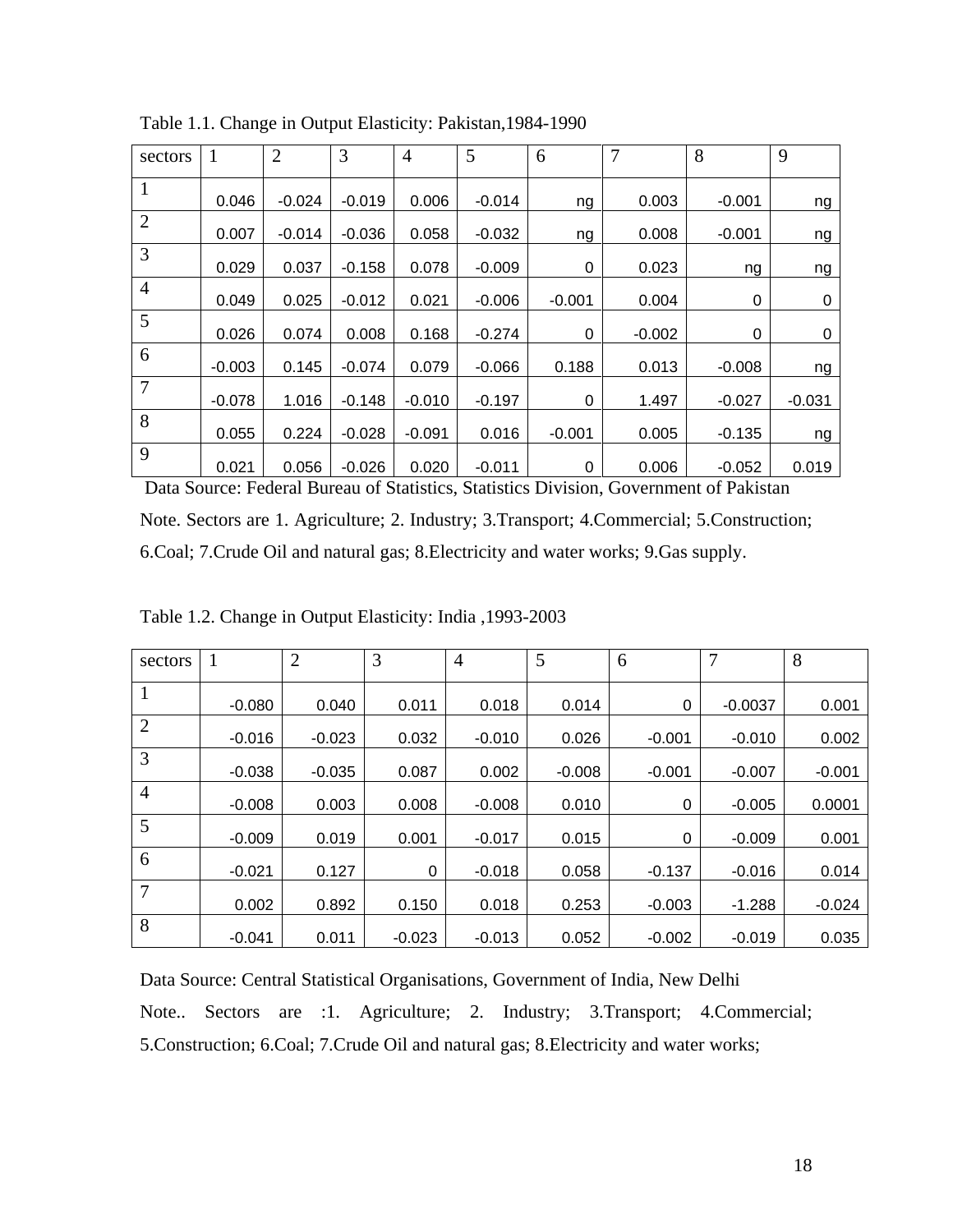| sectors        |          | $\overline{2}$ | 3        | $\overline{4}$ | 5        | 6        | 7           | 8        | 9           |
|----------------|----------|----------------|----------|----------------|----------|----------|-------------|----------|-------------|
| 1              | $-0.053$ | 0.029          | $-0.001$ | 0.018          | 0.005    | ng       | ng          | 0        | $\mathbf 0$ |
| $\overline{2}$ | $-0.005$ | $-0.017$       | 0.001    | 0.028          | $-0.002$ | 0        | 0           | 0.001    | ng          |
| 3              | 0.007    | $-0.034$       | 0.070    | 0.021          | $-0.013$ | 0        | 0.001       | 0.003    | $\mathbf 0$ |
| $\overline{4}$ | $-0.008$ | $-0.004$       | 0.003    | 0.016          | $-0.005$ | ng       | $\mathbf 0$ | 0.001    | $\mathbf 0$ |
| 5              | $-0.009$ | $-0.005$       | $-0.002$ | $-0.012$       | 0.028    | ng       | 0.001       | 0.001    | <b>Ng</b>   |
| 6              | $-0.027$ | 0.003          | $-0.003$ | 0.027          | 0.002    | $-0.026$ | 0.001       | 0.026    | 0           |
| 7              | $-0.029$ | 0.153          | $-0.017$ | 0.096          | 0.010    | $-0.001$ | $-0.143$    | $-0.052$ | $\mathbf 0$ |
| 8              | $-0.058$ | $-0.012$       | 0.023    | 0.011          | 0        | 0        | 0.001       | 0.038    | 0           |
| 9              | 0.023    | 0.112          | 0.047    | 0.065          | 0.039    | ng       | $-0.001$    | 0.061    | $-0.345$    |

Table 1.3 Change in Output Elasticity: India , 1993-1998

Data Source: Central Statistical Organisations, Government of India, New Delhi Note. Sectors are: 1. Agriculture; 2. Industry; 3.Transport; 4.Commercial; 5.Construction; 6.Coal; 7.Crude Oil and natural gas; 8.Electricity and water works; 9.Gas supply.

| sectors        | 1                        | $\overline{2}$ | 3        | $\overline{4}$ | 5        | 6        | $\overline{7}$ | 8        |
|----------------|--------------------------|----------------|----------|----------------|----------|----------|----------------|----------|
|                |                          |                |          |                |          |          |                |          |
|                | 0.027                    | 0.011          | 0.011    | 0              | 0.009    | 0        | $-0.003$       | 0        |
| $\overline{2}$ |                          |                |          |                |          |          |                |          |
|                | 0.011                    | 0.006          | 0.030    | $-0.038$       | 0.029    | $-0.001$ | $-0.011$       | 0.001    |
| $\overline{3}$ | $\overline{\phantom{0}}$ |                |          |                |          |          |                |          |
|                | 0.045                    | 0              | 0.016    | $-0.019$       | 0.005    | $-0.001$ | $-0.007$       | $-0.003$ |
| $\overline{4}$ |                          |                |          |                |          |          |                |          |
|                | 0                        | 0.008          | 0.005    | $-0.025$       | 0.015    | $-0.003$ | $-0.005$       | 0        |
| 5              | 0                        | 0.023          | 0.003    | $-0.005$       | $-0.012$ | ng       | $-0.010$       | 0        |
| 6              | 0.006                    | 0.119          | 0.002    | $-0.046$       | 0.056    | $-0.111$ | $-0.017$       | $-0.013$ |
|                |                          |                |          |                |          |          |                |          |
| $\overline{7}$ | 0.031                    | 0.740          | 0.167    | $-0.078$       | 0.243    | $-0.002$ | $-1.145$       | 0.027    |
| 8              | 0.016                    | 0.023          | $-0.044$ | $-0.024$       | 0.052    | $-0.002$ | $-0.020$       | $-0.003$ |

Table1.4. Change in Output Elasticity: India ,1998-2003

Data Source: Central Statistical Organisations, Government of India, New Delhi Note. Sectors are : 1.Agriculture; 2. Industry; 3.Transport; 4.Commercial; 5.Construction; 6.Coal; 7.Crude Oil and natural gas; 8.Electricity and water works;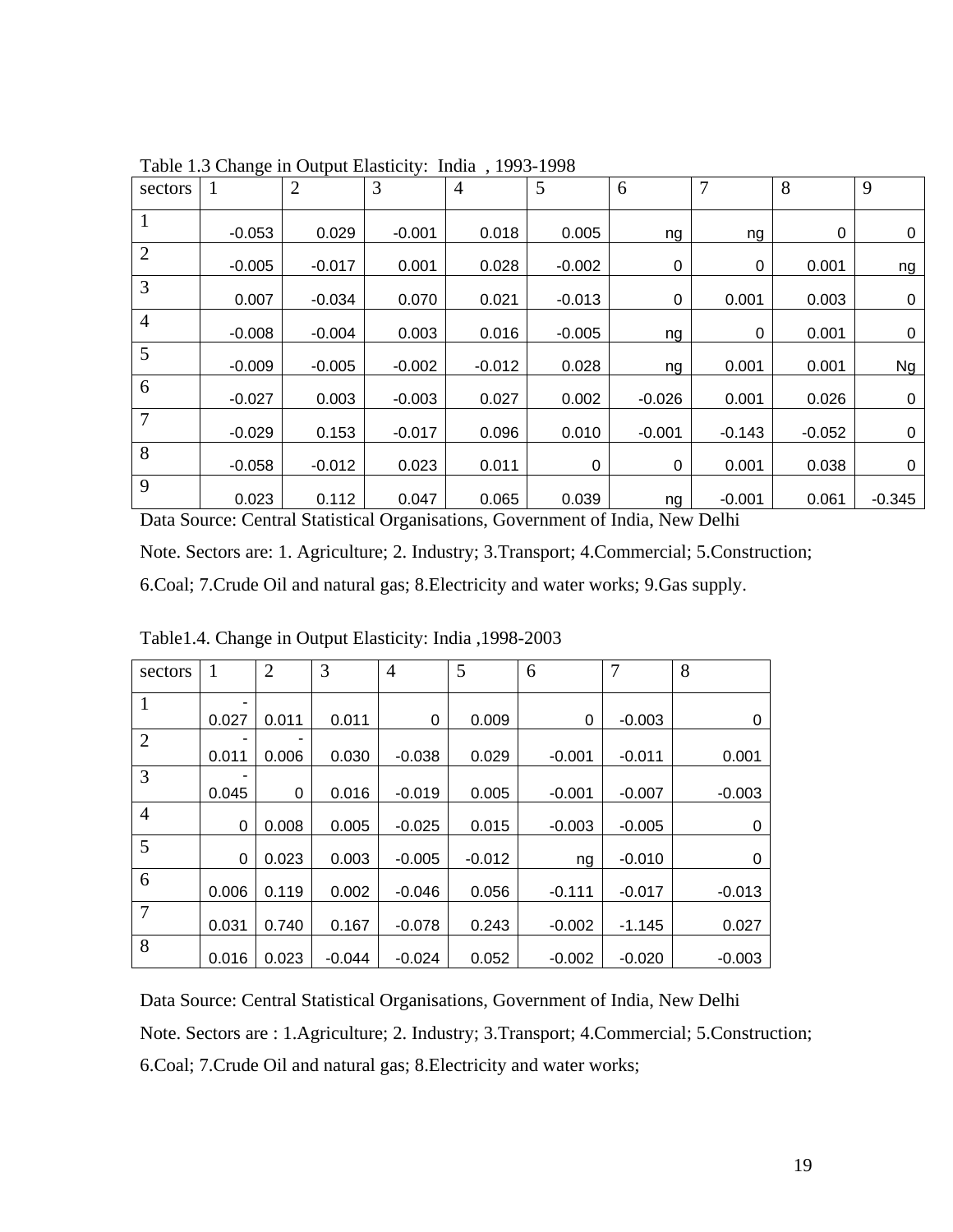| sectors        | 1       | $\overline{2}$ | 3       | $\overline{4}$ | 5       | 6          | $\overline{7}$ | 8       | 9       |
|----------------|---------|----------------|---------|----------------|---------|------------|----------------|---------|---------|
| $\mathbf{1}$   | 0.64483 | 0.21639        | 0.00255 | 0.03966        | 0.01749 | $-0.00016$ | 0.00098        | 0.00033 | 0.00011 |
| $\overline{2}$ | 0.07212 | 0.68604        | 0.00796 | 0.10197        | 0.05541 | $-0.00016$ | 0.00300        | 0.00105 | 0.00034 |
| 3              | 0.09502 | 0.21133        | 0.06378 | 0.09439        | 0.02077 | $-0.00035$ | 0.01116        | 0.00084 | 0.00067 |
| $\overline{4}$ | 0.10293 | 0.22918        | 0.00406 | 0.68465        | 0.01945 | $-0.00042$ | 0.00312        | 0.00063 | 0.00031 |
| 5              | 0.02861 | 0.06875        | 0.00191 | 0.17540        | 0.44393 | $-0.00014$ | 0.00316        | 0.00024 | 0.00025 |
| 6              | 0.09373 | 0.87086        | 0.01014 | 0.14719        | 0.07036 | $-0.22369$ | 0.00481        | 0.00136 | 0.00048 |
| 7              | 0.12542 | 0.94184        | 0.01129 | 0.18523        | 0.07617 | $-0.00033$ | 0.60955        | 0.01478 | 0.03130 |
| 8              | 0.20240 | 0.52289        | 0.00719 | 0.22341        | 0.04261 | $-0.00071$ | 0.00355        | 0.08607 | 0.00037 |
| 9              | 0.07569 | 0.37036        | 0.00514 | 0.15548        | 0.03012 | $-0.00023$ | 0.00245        | 0.01532 | 0.10389 |

Table 2.1. Demand Effect for Change in Output -Elasticity: Pakistan ,1984-90

Table 2.2.Growth Effect for Change in Output- Elasticity : Pakistan,1984-90

| sectors        | 1          | $\overline{2}$ | 3          | 4          | 5          | 6        | $\overline{7}$ | 8          | 9          |
|----------------|------------|----------------|------------|------------|------------|----------|----------------|------------|------------|
| $\mathbf{1}$   | $-0.63316$ | $-0.22248$     | $-0.0155$  | $-0.03327$ | $-0.0293$  | 0.000328 | 0.001071       | $-0.00067$ | $-0.00012$ |
| 2              | $-0.07641$ | $-0.76105$     | $-0.05219$ | $-0.0923$  | $-0.10017$ | 0.000359 | 0.003554       | $-0.00226$ | $-0.00041$ |
| 3              | $-0.05014$ | $-0.11677$     | $-0.20837$ | $-0.04256$ | $-0.01871$ | 0.000392 | 0.006582       | $-0.0009$  | $-0.0004$  |
| 4              | $-0.11008$ | $-0.25665$     | $-0.02691$ | $-0.62563$ | $-0.0355$  | 0.000946 | 0.003733       | $-0.00137$ | $-0.00038$ |
| 5              | $-0.0276$  | $-0.06945$     | $-0.01143$ | $-0.14459$ | $-0.73087$ | 0.000285 | 0.003405       | $-0.00046$ | $-0.00027$ |
| 6              | $-0.08177$ | $-0.79547$     | $-0.05476$ | $-0.1097$  | $-0.10474$ | 0.411783 | 0.004691       | $-0.00241$ | $-0.00048$ |
| $\overline{7}$ | $-0.16129$ | $-1.26818$     | $-0.08992$ | $-0.20351$ | $-0.16714$ | 0.000883 | 0.876395       | $-0.03864$ | $-0.04534$ |
| 8              | $-0.26196$ | $-0.7086$      | $-0.05762$ | $-0.24705$ | $-0.0941$  | 0.001941 | 0.00513        | $-0.22653$ | $-0.00054$ |
| 9              | $-0.05478$ | $-0.28069$     | $-0.02305$ | $-0.09615$ | $-0.0372$  | 0.000356 | 0.001979       | $-0.02255$ | $-0.08469$ |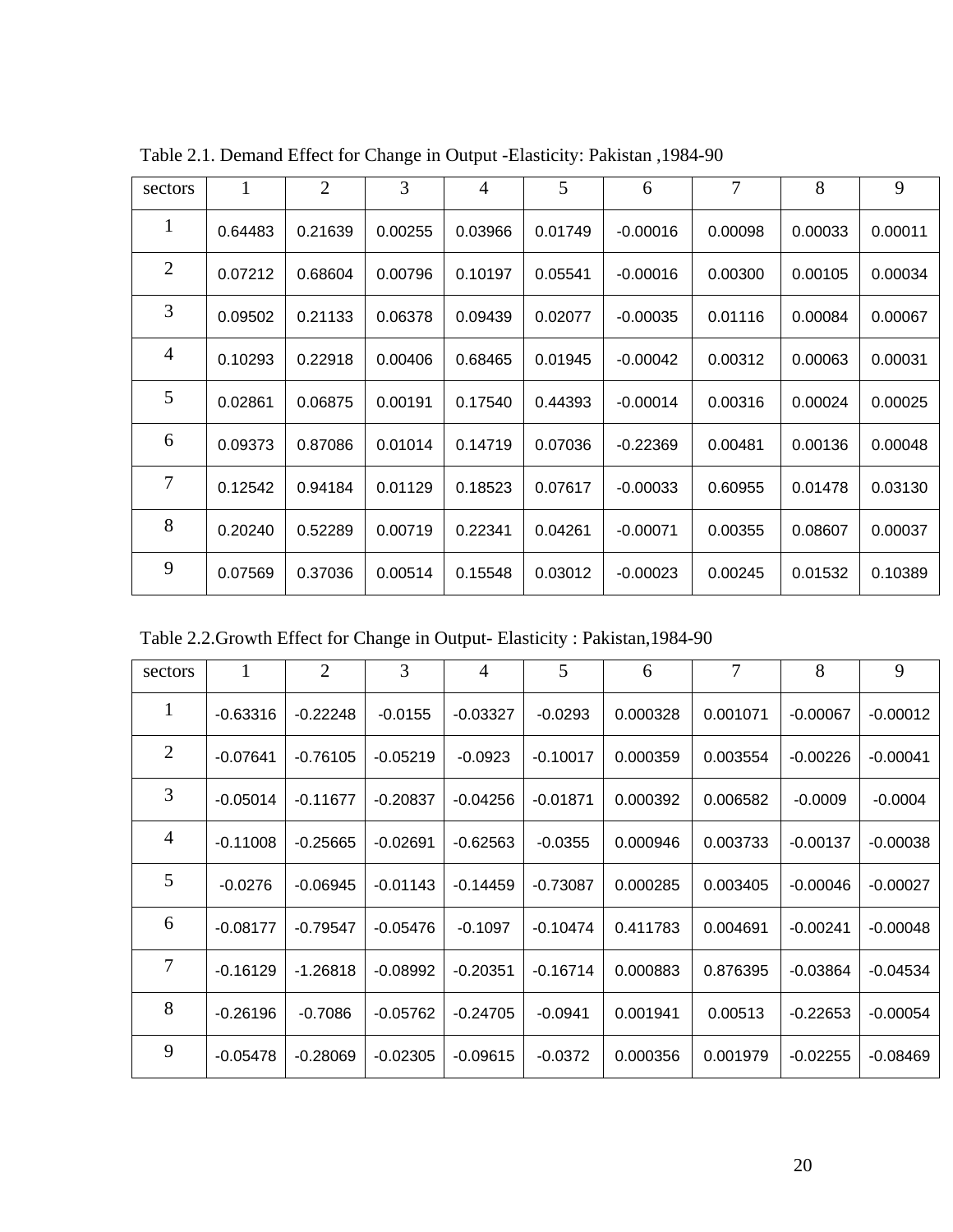| sectors        | 1          | $\overline{2}$ | 3          | $\overline{4}$ | 5          | 6          | $\overline{7}$ | 8           | 9          |
|----------------|------------|----------------|------------|----------------|------------|------------|----------------|-------------|------------|
| $\mathbf{1}$   | 0.02496    | $-0.01275$     | $-0.00421$ | $-0.00062$     | $-0.00145$ | $-0.00014$ | 0.00078        | 0.0001<br>5 | 0.000<br>0 |
| $\overline{2}$ | 0.00758    | 0.04250        | 0.00568    | 0.03421        | 0.00886    | $-0.00010$ | 0.00079        | $-0.0001$   | 0.000<br>1 |
| 3              | $-0.01322$ | $-0.04745$     | $-0.01095$ | 0.02156        | $-0.00930$ | 0.00028    | 0.00404        | $-0.0000$   | 0.000      |
| $\overline{4}$ | 0.03961    | 0.03644        | 0.00773    | $-0.02679$     | 0.00706    | $-0.00077$ | $-0.00171$     | 0.0003      | 0.000<br>1 |
| 5              | 0.01786    | 0.05353        | 0.01256    | 0.09900        | 0.00918    | $-0.00030$ | $-0.00589$     | 0.0004      | 0.000<br>2 |
| 6              | $-0.01136$ | $-0.16313$     | $-0.02153$ | 0.03097        | $-0.02347$ | $-0.00002$ | 0.00229        | $-0.0052$   | 0.000<br>0 |
| 7              | $-0.02773$ | $-0.45525$     | $-0.04602$ | 0.00567        | $-0.06974$ | $-0.00008$ | 0.00756        | $-0.0022$   | 0.011<br>5 |
| 8              | 0.07534    | 0.26985        | 0.01489    | $-0.04464$     | 0.04425    | $-0.00126$ | $-0.00214$     | 0.0038      | 0.000<br>5 |
| 9              | 0.00013    | $-0.02623$     | $-0.00635$ | $-0.03049$     | $-0.00322$ | $-0.00026$ | 0.00110        | $-0.0350$   | 0.000<br>0 |

Table2.3.Technology Effect for Change in Output- Elasticity: Pakistan , 1984-90

Table 2.4.Interactive Effect for Change in Output- Elasticity: Pakistan , 1984-90

| sectors        | 1         | $\overline{2}$ | 3         | $\overline{4}$ | 5         | 6         | 7         | 8         | 9         |
|----------------|-----------|----------------|-----------|----------------|-----------|-----------|-----------|-----------|-----------|
| $\mathbf{1}$   | $-0.0098$ | 0.0050         | 0.0017    | 0.0002         | 0.0006    | 0.0001    | $-0.0003$ | 0.0001    | 0.0000    |
| $\overline{2}$ | $-0.0032$ | $-0.0180$      | $-0.0024$ | $-0.0145$      | $-0.0038$ | 0.0000    | $-0.0003$ | 0.0000    | 0.0000    |
| 3              | 0.0028    | 0.0100         | 0.0023    | $-0.0046$      | 0.0020    | $-0.0001$ | $-0.0009$ | 0.0000    | 0.0001    |
| $\overline{4}$ | $-0.0170$ | $-0.0156$      | $-0.0033$ | 0.0115         | $-0.0030$ | 0.0003    | 0.0007    | $-0.0001$ | 0.0000    |
| 5              | $-0.0069$ | $-0.0207$      | $-0.0049$ | $-0.0383$      | $-0.0035$ | 0.0001    | 0.0023    | $-0.0002$ | $-0.0001$ |
| 6              | 0.0040    | 0.0570         | 0.0075    | $-0.0108$      | 0.0082    | 0.0000    | $-0.0008$ | 0.0018    | 0.0000    |
| 7              | 0.0143    | 0.2346         | 0.0237    | $-0.0029$      | 0.0359    | 0.0000    | $-0.0039$ | 0.0011    | 0.0059    |
| 8              | $-0.0391$ | $-0.1399$      | $-0.0077$ | 0.0231         | $-0.0229$ | 0.0007    | 0.0011    | $-0.0019$ | $-0.0001$ |
| 9              | 0.0000    | 0.0076         | 0.0018    | 0.0088         | 0.0009    | 0.0001    | $-0.0003$ | 0.0101    | 0.0000    |

Data Source: Federal Bureau of Statistics, Statistics Division, Government of Pakistan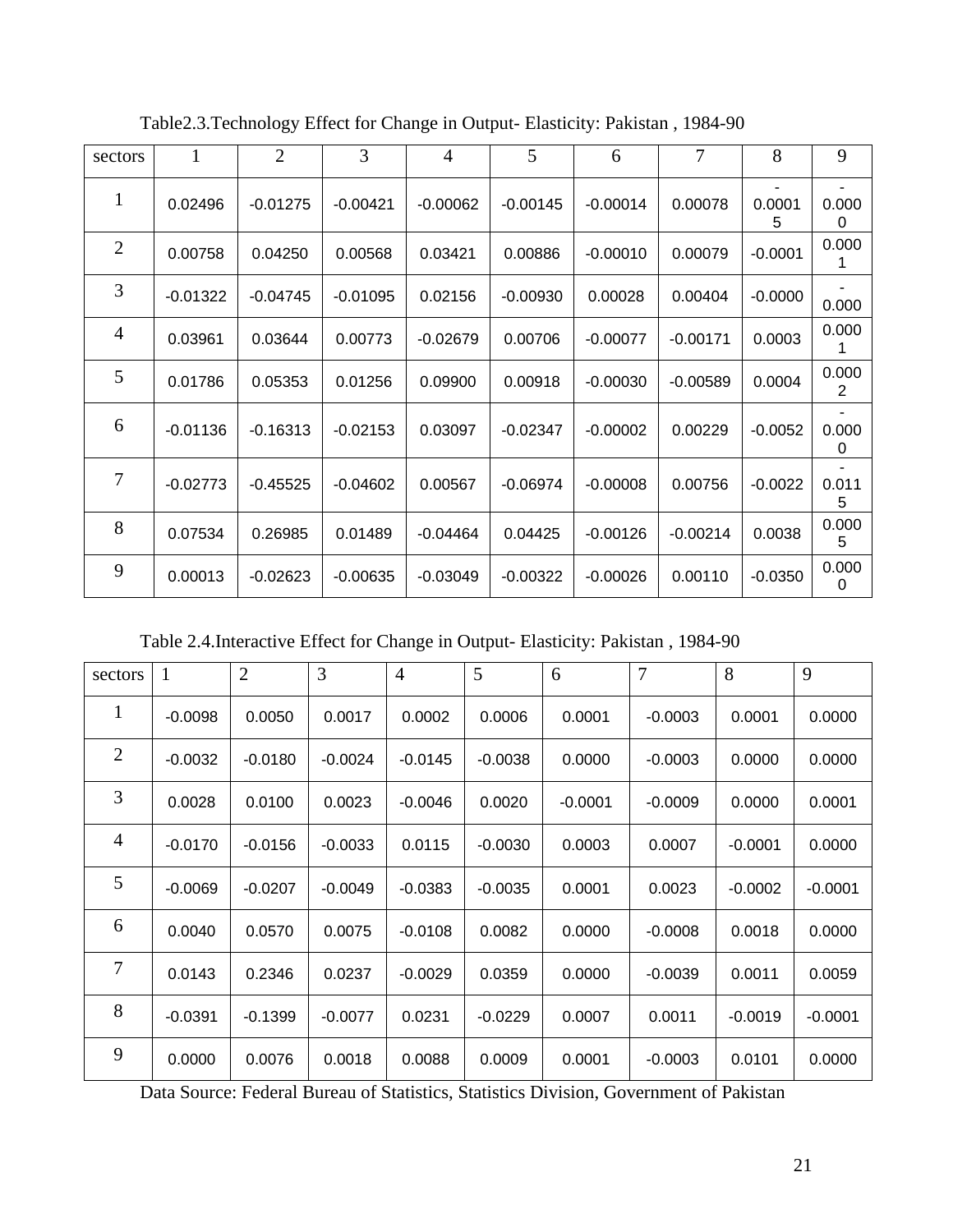| sectors        |          | $\overline{2}$ | 3       | $\overline{4}$ | 5       | 6          | 7          | 8       |
|----------------|----------|----------------|---------|----------------|---------|------------|------------|---------|
|                |          |                |         |                |         |            |            |         |
|                | 0.628807 | 0.17975        | 0.03142 | 0.06630        | 0.05634 | $-0.00028$ | $-0.005$   | 0.00186 |
| $\overline{2}$ | 0.057334 | 1.11447        | 0.14499 | 0.13401        | 0.26684 | $-0.00162$ | $-0.02786$ | 0.00928 |
| 3              | 0.05569  | 0.28165        | 1.03022 | 0.14869        | 0.16910 | $-0.00139$ | $-0.01819$ | 0.00955 |
| $\overline{4}$ | 0.037868 | 0.20913        | 0.07435 | 1.25           | 0.12026 | $-0.00069$ | $-0.01322$ | 0.00644 |
| 5              | 0.015914 | 0.08134        | 0.03276 | 0.06887        | 1.73743 | $-0.00026$ | $-0.02593$ | 0.00326 |
| 6              | 0.061021 | 0.74562        | 0.12746 | 0.14503        | 0.22757 | $-0.22285$ | $-0.02985$ | 0.09897 |
| 7              | 0.221035 | 4.13585        | 0.54841 | 0.52043        | 1.00781 | $-0.00643$ | $-5.75446$ | 0.06748 |
| 8              | 0.084883 | 0.49267        | 0.14024 | 0.19657        | 0.24648 | $-0.00382$ | $-0.03946$ | 0.25142 |

Table 3.1.Demand Effect for Change in Output- Elasticity: India ,1993-2003

Table 3.2.Growth Effect for Change in Output- Elasticity: India, 1993-2003

| sectors        | $\mathbf{1}$ | $\overline{2}$ | 3          | $\overline{4}$ | 5          | 6       | 7       | 8          |
|----------------|--------------|----------------|------------|----------------|------------|---------|---------|------------|
|                |              |                |            |                |            |         |         |            |
|                | $-0.76062$   | $-0.13377$     | $-0.02116$ | $-0.04782$     | $-0.03808$ | 0.00010 | 0.00267 | $-0.00140$ |
| $\overline{2}$ | $-0.09816$   | $-1.17391$     | $-0.13824$ | $-0.13681$     | $-0.25531$ | 0.00086 | 0.02105 | $-0.00986$ |
| 3              | $-0.09225$   | $-0.28703$     | $-0.95039$ | $-0.14687$     | $-0.15653$ | 0.00071 | 0.01330 | $-0.00981$ |
| $\overline{4}$ | $-0.06389$   | $-0.21710$     | $-0.06987$ | $-1.25767$     | $-0.11340$ | 0.00035 | 0.00984 | $-0.00674$ |
| 5              | $-0.02853$   | $-0.08974$     | $-0.03272$ | $-0.07363$     | $-1.74104$ | 0.00014 | 0.02052 | $-0.00362$ |
| 6              | $-0.07585$   | $-0.57022$     | $-0.08824$ | $-0.10750$     | $-0.15808$ | 0.08583 | 0.01638 | $-0.07628$ |
| $\overline{7}$ | $-0.39029$   | $-4.49296$     | $-0.53929$ | $-0.54796$     | $-0.99447$ | 0.00352 | 4.48530 | $-0.07389$ |
| 8              | $-0.12168$   | $-0.43451$     | $-0.11196$ | $-0.16803$     | $-0.19746$ | 0.00169 | 0.02496 | $-0.22349$ |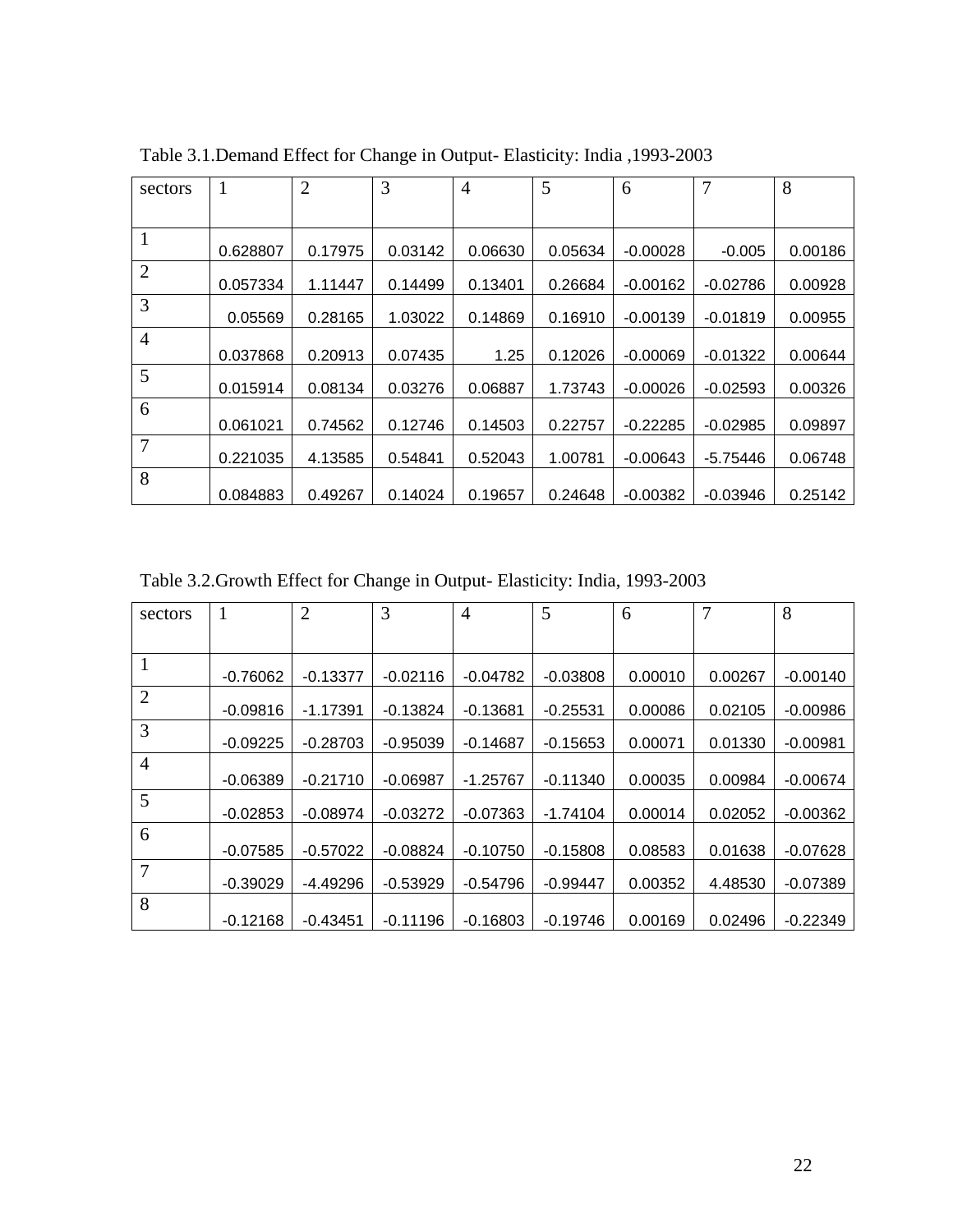| sectors        | $\mathbf{1}$ | $\overline{2}$ | 3          | $\overline{4}$ | 5          | 6            | 7          | 8          |
|----------------|--------------|----------------|------------|----------------|------------|--------------|------------|------------|
|                |              |                |            |                |            |              |            |            |
| 1              |              |                |            |                |            |              |            |            |
|                | 0.036567     | $-0.00422$     | 0.000174   | $-0.0004$      | $-0.00281$ | $-5.2E - 06$ | $-0.00031$ | 0.000294   |
| $\overline{2}$ |              |                |            |                |            |              |            |            |
|                | 0.01559      | 0.022826       | 0.015662   | $-0.0045$      | 0.009311   | -1.8E-05     | $-0.00198$ | 0.001888   |
| 3              |              |                |            |                |            |              |            |            |
|                | $-0.00061$   | $-0.01866$     | 0.004302   | 0.000222       | $-0.01307$ | -1.5E-05     | $-0.00124$ | $-0.00046$ |
| $\overline{4}$ |              |                |            |                |            |              |            |            |
|                | 0.01126      | 0.007244       | 0.001927   | $-0.00035$     | 0.002055   | $-1.2E - 05$ | $-0.00094$ | 0.000798   |
| 5              |              |                |            |                |            |              |            |            |
|                | 0.002461     | 0.016717       | 0.000534   | $-0.00763$     | 0.011805   | $-2.2E - 06$ | $-0.00252$ | 0.000557   |
| 6              |              |                |            |                |            |              |            |            |
|                | $-0.00457$   | $-0.03768$     | $-0.02769$ | $-0.03937$     | $-0.00807$ | $-0.00013$   | $-0.0019$  | $-0.00642$ |
| $\overline{7}$ |              |                |            |                |            |              |            |            |
|                | 0.107224     | 0.780946       | 0.087969   | 0.028664       | 0.149917   | 1.35E-05     | $-0.01197$ | $-0.01131$ |
| 8              |              |                |            |                |            |              |            |            |
|                | $-0.00259$   | $-0.03176$     | -0.03424   | -0.02796       | 0.001932   | $-0.00011$   | $-0.00307$ | 0.004711   |

Table 3.3.Technology Effect for Change in Output -Elasticity: India ,1993-2003

Table3.4. Interactive Effect for Change in Output- Elasticity: India ,1993-2003

| sectors        | 1          | $\overline{2}$ | 3            | $\overline{4}$ | 5          | 6            | $\overline{7}$ | 8          |
|----------------|------------|----------------|--------------|----------------|------------|--------------|----------------|------------|
| $\mathbf{1}$   |            |                |              |                |            | $2.12E -$    |                |            |
|                | $-0.01502$ | 0.001733       | $-7.1E - 05$ | 0.000166       | 0.001154   | 06           | 0.000128       | $-0.00012$ |
| $\overline{2}$ |            |                |              |                |            | $1.05E -$    |                |            |
|                | $-0.00906$ | $-0.01327$     | $-0.00911$   | 0.002617       | $-0.00541$ | 05           | 0.001153       | $-0.0011$  |
| 3              |            |                |              |                |            | 8.42E-       |                |            |
|                | 0.000342   | 0.010498       | $-0.00242$   | $-0.00013$     | 0.007352   | 06           | 0.000698       | 0.000261   |
| $\overline{4}$ |            |                |              |                |            | 6.87E-       |                |            |
|                | $-0.00645$ | $-0.00415$     | $-0.0011$    | 0.0002         | $-0.00118$ | 06           | 0.000539       | $-0.00046$ |
| 5              |            |                |              |                |            | $1.34E -$    |                |            |
|                | $-0.0015$  | $-0.01018$     | $-0.00033$   | 0.004646       | $-0.00719$ | 06           | 0.001536       | $-0.00034$ |
| 6              |            |                |              |                |            | $5.28E -$    |                |            |
|                | 0.001931   | 0.015903       | 0.01169      | 0.01662        | 0.003405   | 05           | 0.000803       | 0.00271    |
| $\overline{7}$ |            |                |              |                |            |              |                |            |
|                | $-0.06429$ | $-0.46825$     | $-0.05275$   | $-0.01719$     | $-0.08989$ | $-8.1E - 06$ | 0.007177       | 0.006783   |
| 8              |            |                |              |                |            | $5.16E -$    |                |            |
|                | 0.001259   | 0.015461       | 0.016669     | 0.013612       | $-0.00094$ | 05           | 0.001492       | $-0.00229$ |

Data Source: Central Statistical Organisations, Government of India, New Delhi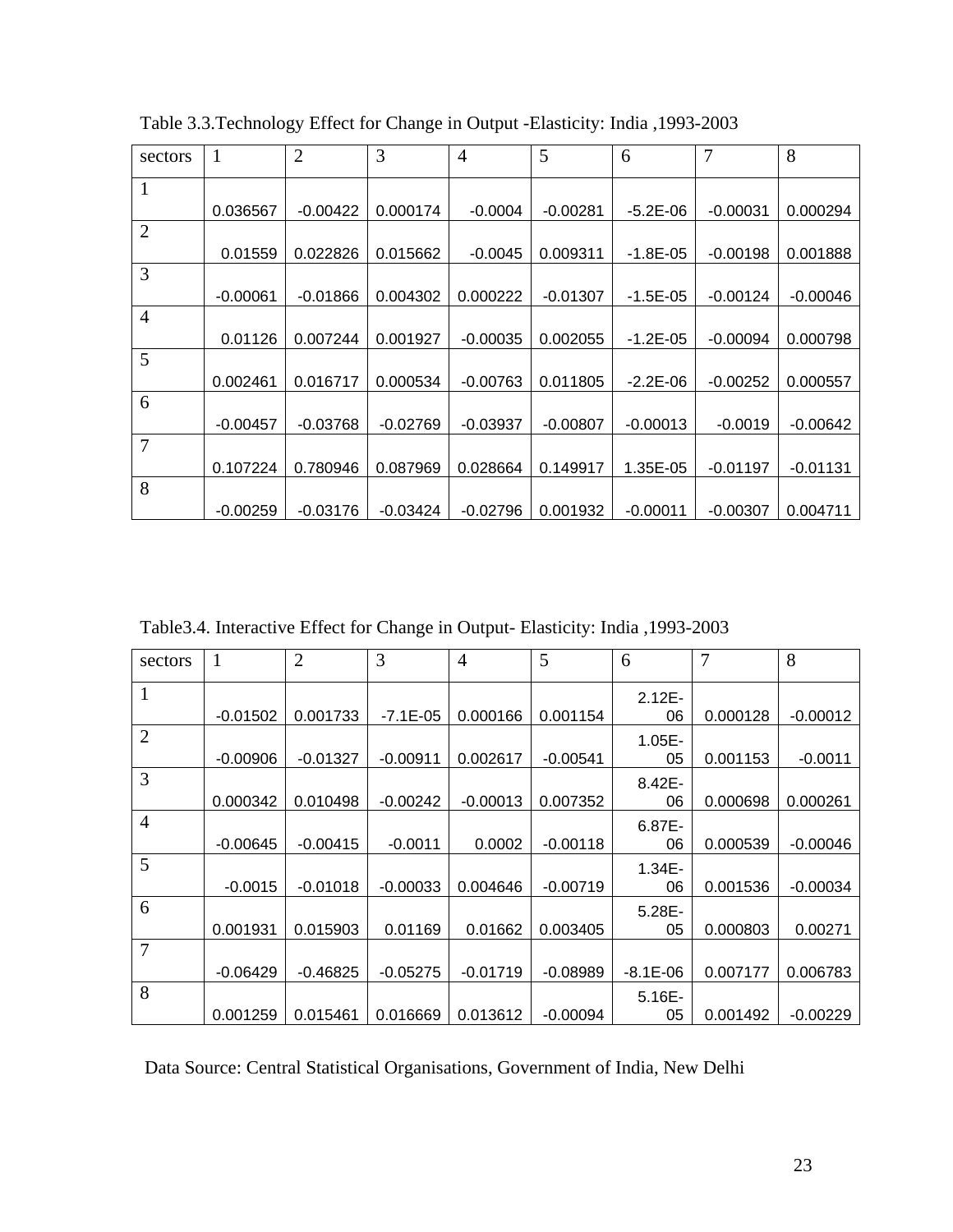## **References**

- 1. Barker, T(1990). 'Sources of Structural Change for the UK Service Industries 1979-84' , Economic System Research, vol.2, pp. 173-183.
- 2. Chakraborty, D(2007). 'A Structural Decomposition Analysis of Energy Consumption in India,' paper submitted for sixteenth International Input -Output Conference, Turkey.
- 3. Chenery,H.B. and Watanabe,T. (1958). 'International Comparison of the Structure of Production', Econometrica, October.
- 4. Dietzenbacher, Eric and Los, Bart .(1998). "Structural Decomposition Techniques: Sense and Sensitivity," Economic Systems Analysis,10 ,307-323.
- 5. Forssell, O.(1988a). 'Growth and Changes in the Structure of the Finnish Economy in the 1960s and 1970s', in Ciaschinni(ed.), Input-Output Analysis: Current Developments(London, Chapman &Hall).
- 6. Forssell, O.(1988b). 'A Decomposition Technique for Analysing Structural Changes in Production,' Discussion papers on Structural Analysis of Economic Systems, Cambridge Growth Project, Department of Applied Economics, University of Cambridge, No.8, November.
- 7. Mukhopadhayay, K and Chakroborty, D(2005). 'Energy Intensity in India during Pre- Reform and Reform Period – An Input-Output Analysis,' paper submitted for the fifteenth International Input-Output Conference, Beijing, China.
- 8. Pal, D.P.(1986). 'Employment Growth and Structural Independence: A Decomposing Analysis in the Input-Output Framework, and Import Substitution and Changes in Structural Interdependence: a Decomposing analysis, papers presented at the Eighth International Conference on Input-Output Techniques, Sapporro, Japan.
- 9. Pal, D.P.(1988). 'Trade, Employment Growth and Structural Interdependence: A Decomposition Analysis in the I-O Framework,' Artha Shastra, Vol.7.No.2.
- 10. Pal, D.P.(1988). 'Structural Interdependence and Development.' Himalaya Publishing House, India.